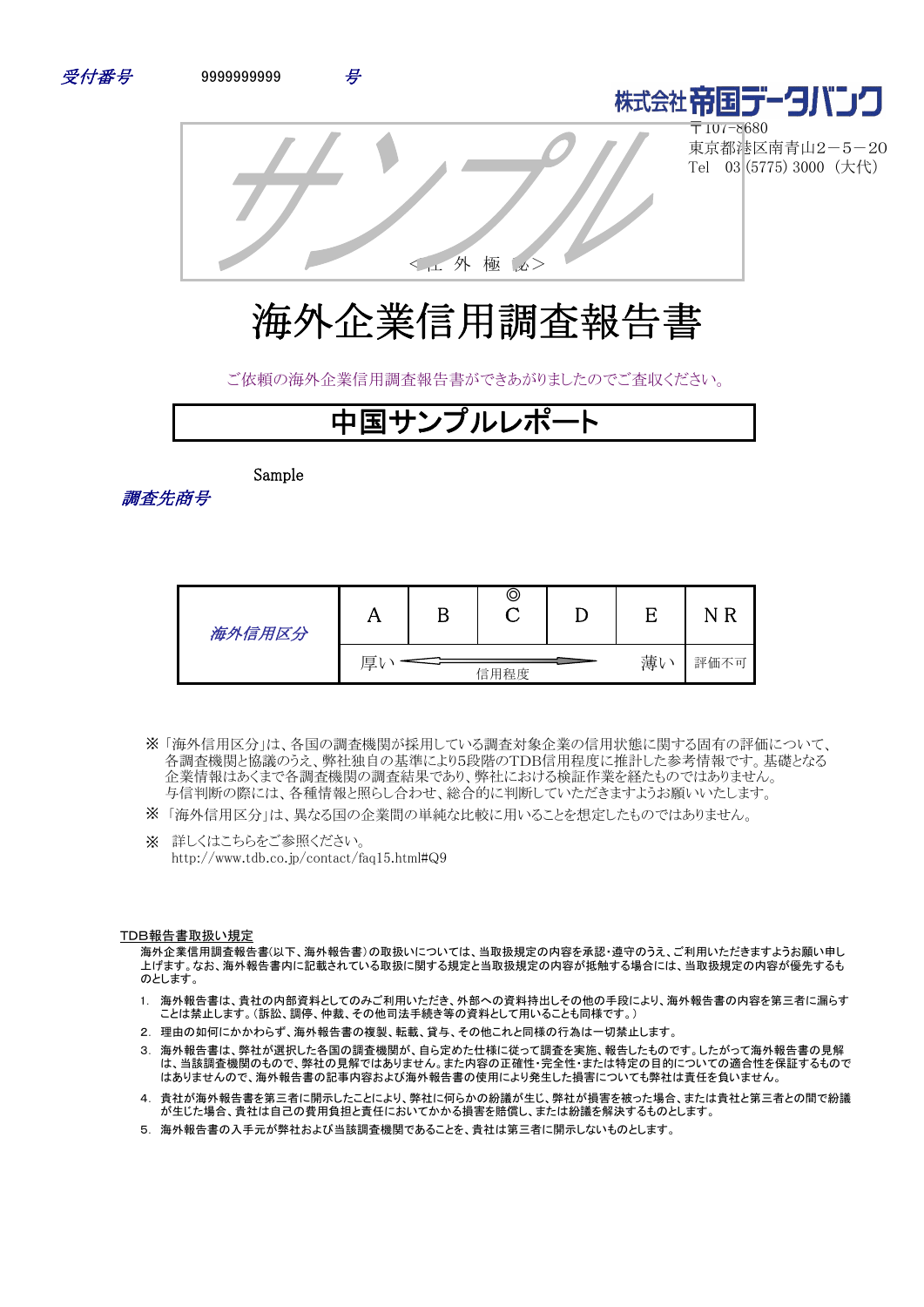#### Business Credit Report

### SHANGHAI DALONG ZHIHENG TECHNOLOGY DEVELOPMENT CO., LTD.

#### 上海大隆智恒科技发展有限公司

Your Enquiry: Shanghai Dalong Zhiheng Technology Development Co., Ltd. Date of Enquiry: Jul. 07, 2019 Report Type: Business Credit Report Type of Enquiry: Normal Date of Delivery: Jul. 11, 2019

#### **INVESTIGATION NOTES**

The given contact person "SUN Lili" proves to be the Director of Subject's Sales Department.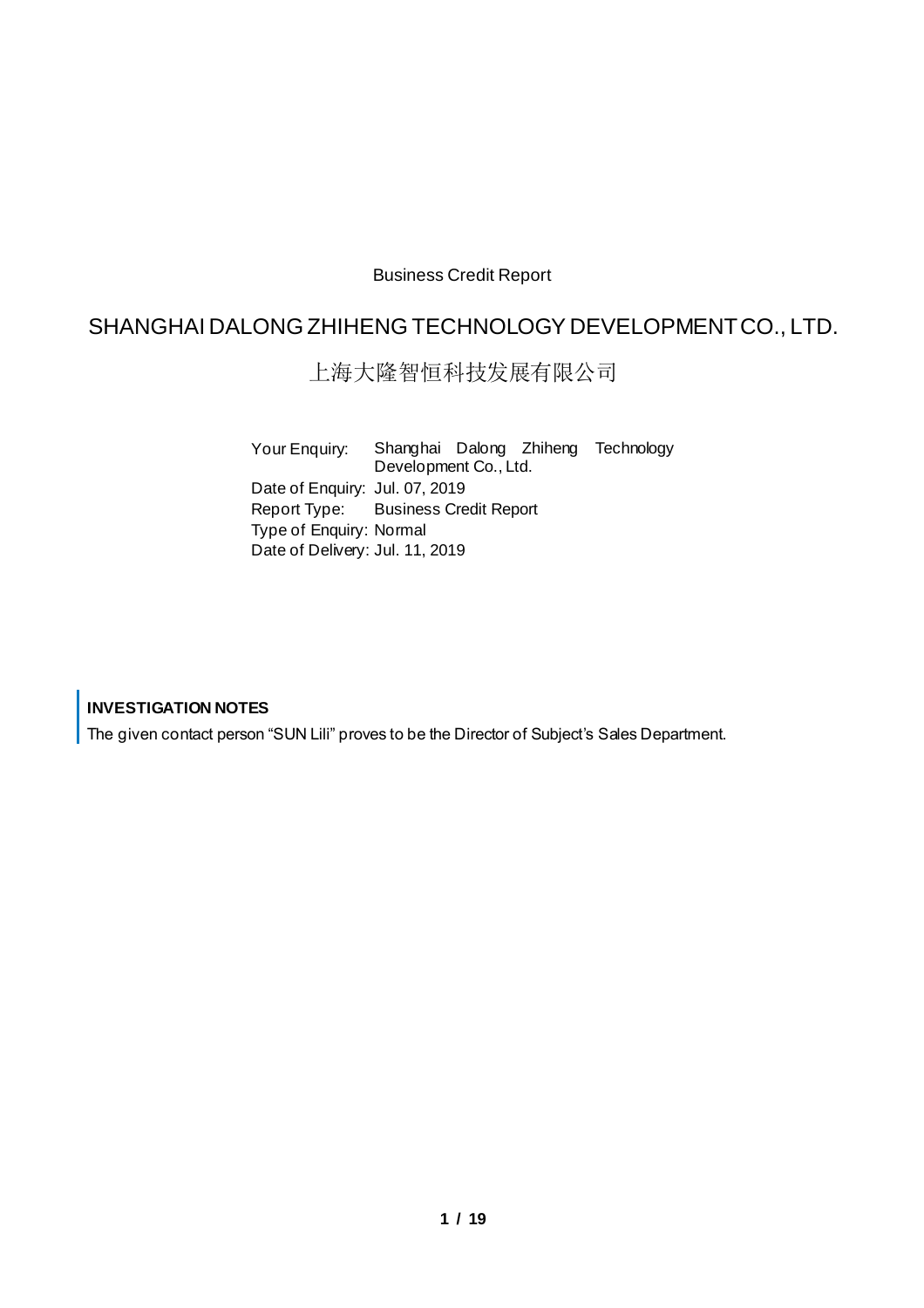| <b>PROFILE</b>                        |                                                                              | <b>SUMMARY</b>                                    |                               |
|---------------------------------------|------------------------------------------------------------------------------|---------------------------------------------------|-------------------------------|
| Subject Name:                         | <b>SHANGHAI DALONG ZHIHENG</b><br><b>TECHNOLOGY DEVELOPMENT</b><br>CO., LTD. | Establishment Date: May 18, 1997<br>Legal Status: | Limited liability company     |
|                                       | (Given by Official Sources)                                                  | Organization Type:                                | Corporate enterprise          |
|                                       |                                                                              | Debt Issued or Not:                               | <b>No</b>                     |
|                                       |                                                                              | Listed or Not:                                    | <b>No</b>                     |
| <b>SBD NO.:</b>                       | 0243320517                                                                   | Layers of<br>Shareholding:                        | 3                             |
| <b>Unified Social</b><br>Credit Code: | 91310101723456868E                                                           | <b>External Investment Yes</b><br>or Not:         |                               |
| $N.O.C.$ :                            | 723456868                                                                    | Legal Rep.:                                       | <b>WANG Tao</b>               |
| Tax File No.:                         | 310100723456868                                                              | Availability of Main<br>Executive<br>Background:  | Yes                           |
| Address:                              | Suite B, 24/F, 88 Hengshan Rd.<br>Xuhui District<br>Shanghai City            | Registered Capital:                               | 10,000,000                    |
|                                       |                                                                              | Sales:                                            | 1,703,326,000 (2018)          |
|                                       |                                                                              | Net Profit:                                       | 16,722,000 (2018)             |
|                                       |                                                                              | Total Assets:                                     | 639, 145, 000 (Dec. 31, 2018) |
|                                       |                                                                              | Net Worth:                                        | 128, 147, 000 (Dec. 31, 2018) |
| Zip Code:                             | 200009                                                                       | Employees:                                        | 60                            |
| Telephone:                            | (+86 21) 61238888                                                            | I/E License:                                      | Yes                           |
| Facsimile:                            | (+86 21) 61238800                                                            | <b>Litigation Records:</b>                        | Yes                           |
| Website:                              | http://www.dlzh.com.cn                                                       | Credit Records:                                   | Yes                           |
|                                       |                                                                              | Public Records:                                   | Yes                           |
|                                       |                                                                              | Taxpayer<br>Creditworthiness<br>Record:           | Yes                           |
|                                       |                                                                              | Mortgage/Pledge<br>Details:                       | Yes                           |

Currency in this report is Chinese Yuan (RMB) unless otherwise stated. "--" in this report indicates "unavailable" or "no comments" due to insufficient information.

| <b>Major Indicators</b>   | Score | <b>Rating</b>        |
|---------------------------|-------|----------------------|
| <b>Business Size:</b>     | 87    | Large                |
| Company Background:       | 68    | <b>Fairly Strong</b> |
| Financial Position:       | 61    | <b>Fairly Strong</b> |
| Industry Outlook:         | 73    | <b>Fairly Strong</b> |
| Credit Rating:            | 71    | CR <sub>3</sub>      |
| <b>Base Credit Limit:</b> |       | 9,000,000            |
|                           |       |                      |

#### **CREDIT ASSESSMENT RATING DISTRIBUTION IN EXPERIAN DATABASE**

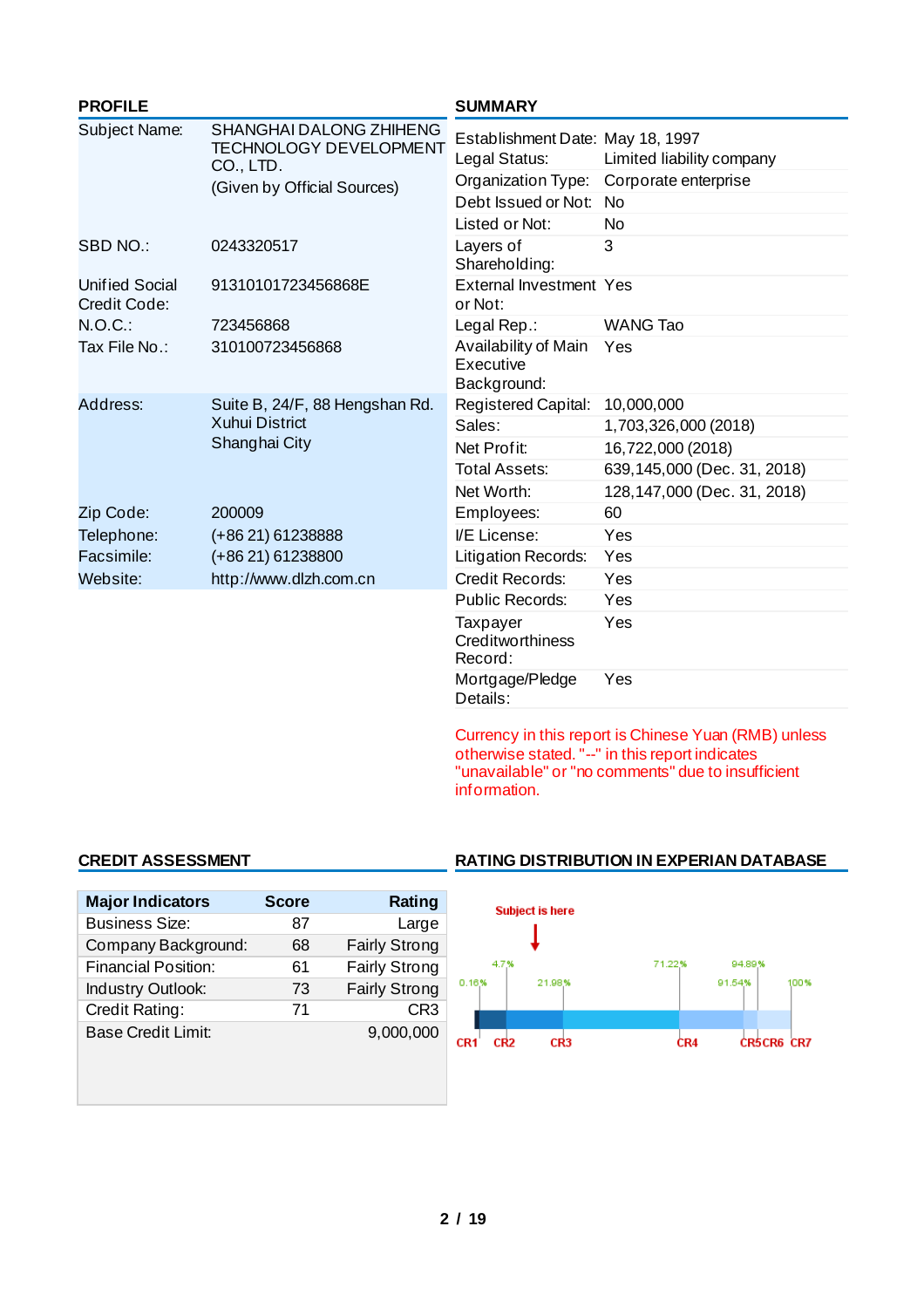#### **MAIN BUSINESS & INDUSTRY CLASSIFICATION**

| Main Business: | Wholesale and retail of computer equipment                                                |
|----------------|-------------------------------------------------------------------------------------------|
| Chinese SIC:   | 5170, Who lesale of mechanical equipment, hardware, electrical and electronic<br>products |
| ISIC:          | 4650, Wholesale of machinery, equipment and supplies                                      |
| NACE:          | 46.5, Wholesale of information and communication equipment                                |

More information about Subject's lines of business can be found in OPERATIONS

#### **FINANCIAL SUMMARY**

|                              | 2018          | 2017          |
|------------------------------|---------------|---------------|
| <b>Sales</b>                 | 1,703,326,000 | 1,468,603,000 |
| Total profit                 | 22,806,000    | 36,786,000    |
| Net profit                   | 16,722,000    | 27,357,000    |
| <b>Total assets</b>          | 639,145,000   | 500,319,000   |
| <b>Total liabilities</b>     | 510,998,000   | 371,902,000   |
| Total shareholders' equity   | 128, 147, 000 | 128,417,000   |
| Return on net assets (%)     | 13.05         | 21.30         |
| Net profit margin (%)        | 0.98          | 1.86          |
| Turnover of total assets     | 2.67          | 2.94          |
| Liabilities/assets ratio (%) | 79.95         | 74.33         |
| Sales growth (%)             | 15.98         |               |
| Total assets growth (%)      | 27.75         | --            |

#### **POTENTIAL RISK OR WARNING**

May. 17, 2018 Subject was included in the List of Discreditable Entities Receiving Writ of Execution. Sep. 24, 2018 Subject was involved in numerous mortgages and pledges with a hugeamount of money.

#### **IMPORTANT EVENTS**

Subject was awarded the bid for the computer system maintenance project of Shanghai Municipal Commission of Economy and Informatization in Apr. 2018 and the accepted contract amount was RMB12,450,000.

COVID-19 Impacts Assessment: Impact on the Industry: Low Impact on the Region:Medium Utilization Rate: 80%-100% Overall Impacts Assessment: Low

#### **GENERAL COMMENTS**

With a 20-year history, Subject has already built robust sales pipelines in East China and is somewhat competitive in the line. The strong shareholder background, and wide trade and management experiences of its executives also laid a solid foundation for its development.

Subject reported sales of RMB1.7 billion in 2018, up 16% year-on-year, but its net profit margin was 0.98%, suggesting that its profitability was weakened to a certain extent as compared with the year before. Subject should further strengthen its cost control while expanding business presences.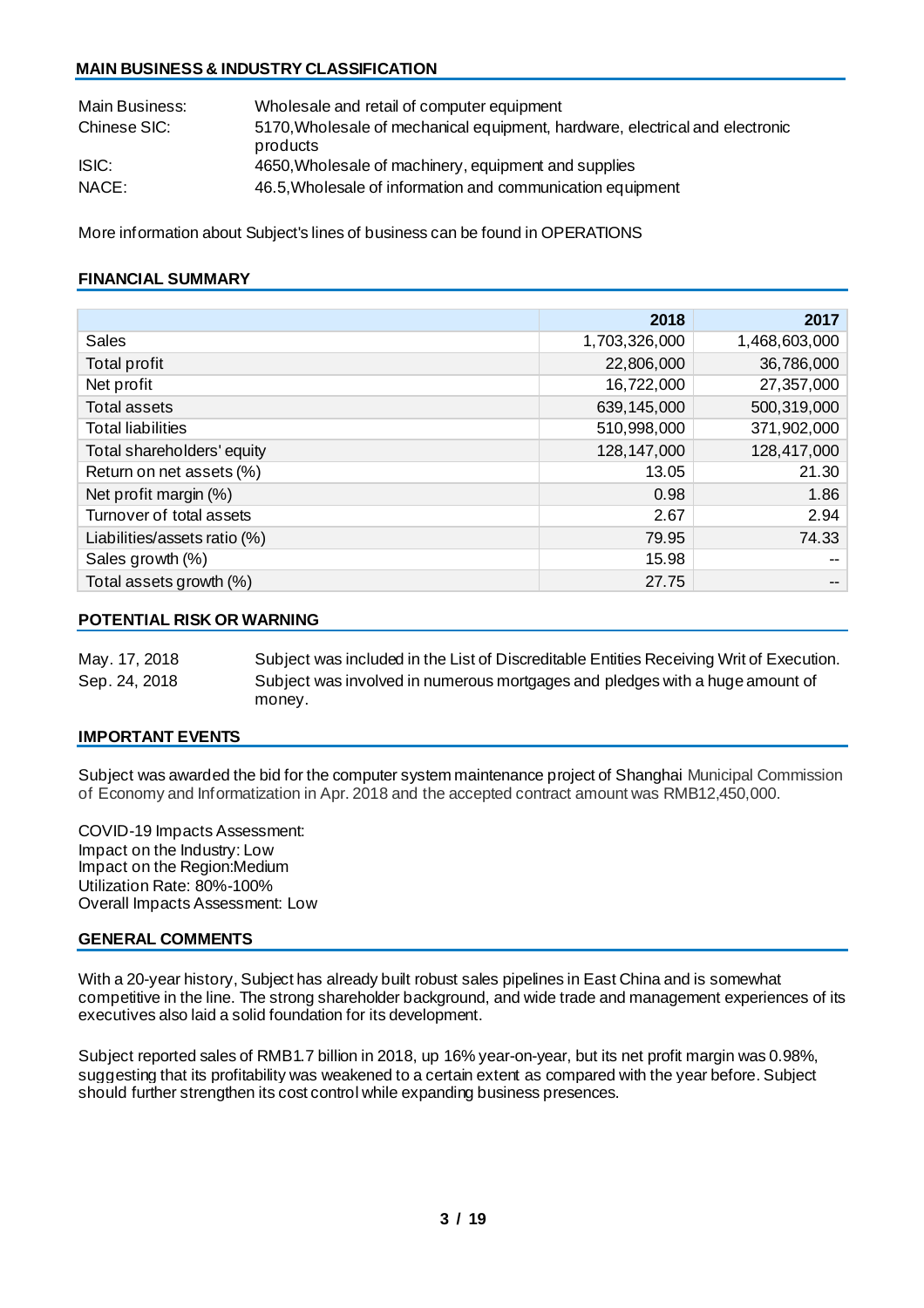#### **REGISTRATION**

| <b>Establishment Date:</b>                     | May 18, 1997                                                                                                                                                                                                                                                                                                                                                                                      |
|------------------------------------------------|---------------------------------------------------------------------------------------------------------------------------------------------------------------------------------------------------------------------------------------------------------------------------------------------------------------------------------------------------------------------------------------------------|
| <b>Registered Address:</b>                     | No. 1688 Hugingping Highway, Shanghai City                                                                                                                                                                                                                                                                                                                                                        |
| Zip Code:                                      | 200001                                                                                                                                                                                                                                                                                                                                                                                            |
| Registry:                                      | Shanghai Municipal Administration for Industry and Commerce                                                                                                                                                                                                                                                                                                                                       |
| Legal Rep.:                                    | <b>WANG Tao</b>                                                                                                                                                                                                                                                                                                                                                                                   |
| Unified Social Credit Code: 91310101723456868E |                                                                                                                                                                                                                                                                                                                                                                                                   |
| Legal Status:                                  | Limited liability company                                                                                                                                                                                                                                                                                                                                                                         |
| <b>Registered Capital:</b>                     | 10,000,000                                                                                                                                                                                                                                                                                                                                                                                        |
| <b>Business Scope:</b>                         | Provision of computer technology and information technology consulting service;<br>provision of computer and network technology services; wholesale and retail of<br>computer hardware and software, computer consumables, office supplies,<br>stationeries and sports goods; import & export of goods and technologies<br>(operation shall be subject to administrative permit where applicable) |
| Duration of Operation:                         | From May 18, 1997 To May 17, 2022                                                                                                                                                                                                                                                                                                                                                                 |
| Latest Yearly Inspection:                      | 2018                                                                                                                                                                                                                                                                                                                                                                                              |

#### **CHANGES IN REGISTRATION**

| Date of Change | Change(s)                 | <b>From</b>                                              | To <b>To</b>                                  |
|----------------|---------------------------|----------------------------------------------------------|-----------------------------------------------|
| Apr. 18, 2014  | <b>Registered Capital</b> | RMB1,000,000                                             | RMB10,000,000                                 |
| Aug. 08, 2016  |                           | Registered Address No. 300 Dalian Road, Shanghai<br>City | No. 1688 Hugingping Highway,<br>Shanghai City |

#### **SHAREHOLDERS AND SHARES**

| <b>Shareholders</b>               | <b>Capital Subscribed</b> | % of Total |
|-----------------------------------|---------------------------|------------|
| Shanghai Dalong (Group) Co., Ltd. | 5,100,000                 | 51.00      |
| LI Jun                            | 4,000,000                 | 40.00      |
| FU Bin                            | 900,000                   | 9.00       |
|                                   |                           |            |
| Total                             | 10,000,000                | 100.00     |

| <b>Shareholders</b>               | Paid-up% |
|-----------------------------------|----------|
| Shanghai Dalong (Group) Co., Ltd. | 100.00   |
| LI Jun                            | 100.00   |
| FU Bin                            | 100.00   |

#### **BACKGROUND OF MAJOR SHAREHOLDERS**

| Company Name:              | Shanghai Dalong (Group) Co., Ltd.                |
|----------------------------|--------------------------------------------------|
| SBD NO.:                   | 0243321552                                       |
| Establishment Date:        | May 18, 1997                                     |
| Legal Rep.:                | <b>WANG TAO</b>                                  |
| AIC No.:                   | 310000101234567                                  |
| Legal Status:              | Joint stock limited company (listed)             |
| <b>Registered Capital:</b> | 200,000,000                                      |
| Debt Issued or Not:        | Yes                                              |
| Debt Issuance Status:      | Normal                                           |
| Listed or Not:             | Yes                                              |
| <b>Listing Status:</b>     | Normal                                           |
| Stock Code:                | 600780 / 200009                                  |
| Listing Location:          | Shanghai Stock Exchange/ Shenzhen Stock Exchange |
|                            |                                                  |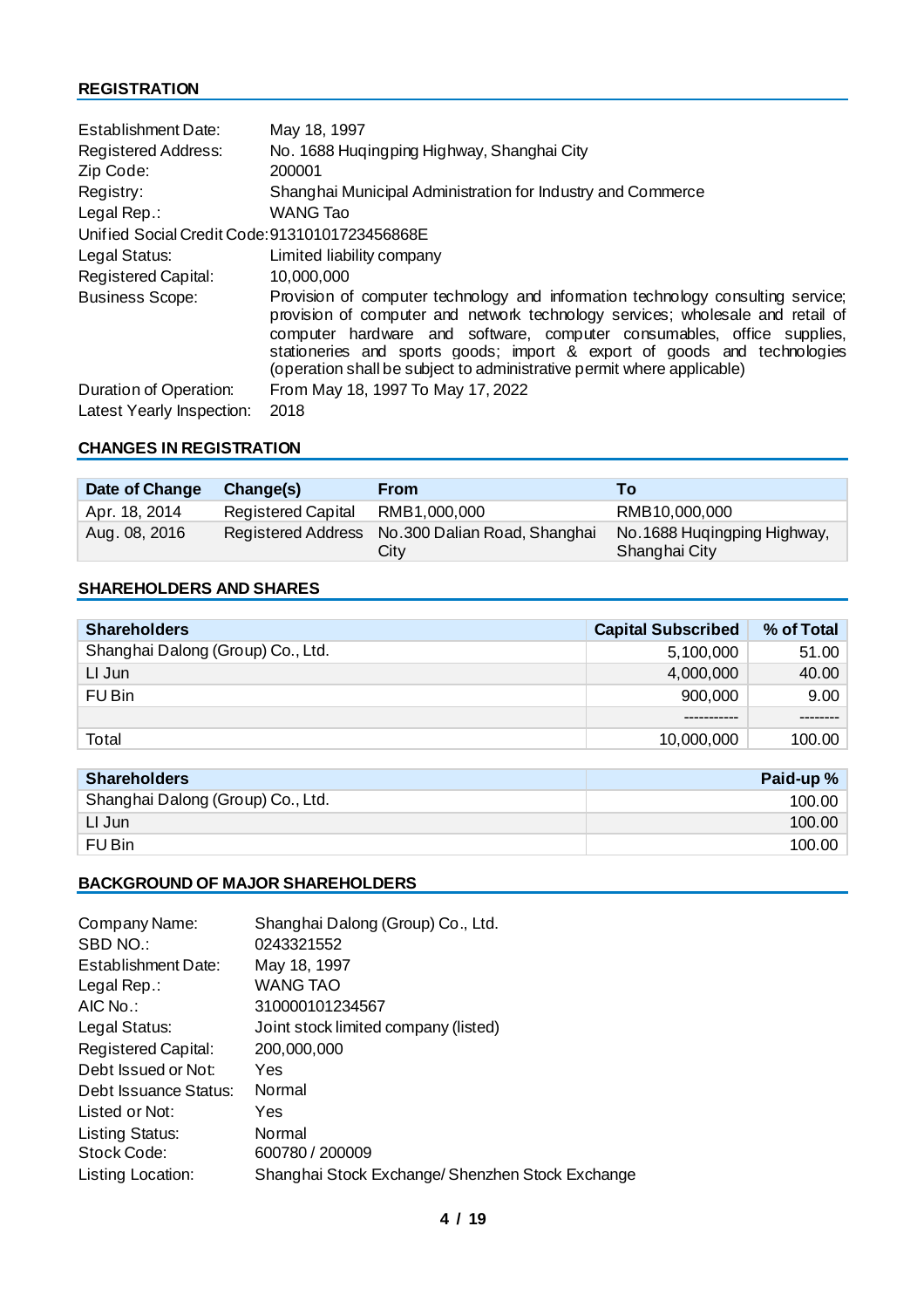| Address:   | No.300 Dalian Rd.,         |
|------------|----------------------------|
|            | Shanghai City              |
| Telephone: | (+86 21) 67891234          |
| Facsimile: | (+86 21) 67894321/67894322 |
| Website:   | www.dalong.com.cn          |

Note: Information provided herein comes directly from Experian database and may contain obsolete information.

#### **LAYERS OF SHAREHOLDING**



Actual Controller: Beijing Qianglong Real Estate Development Co., Ltd.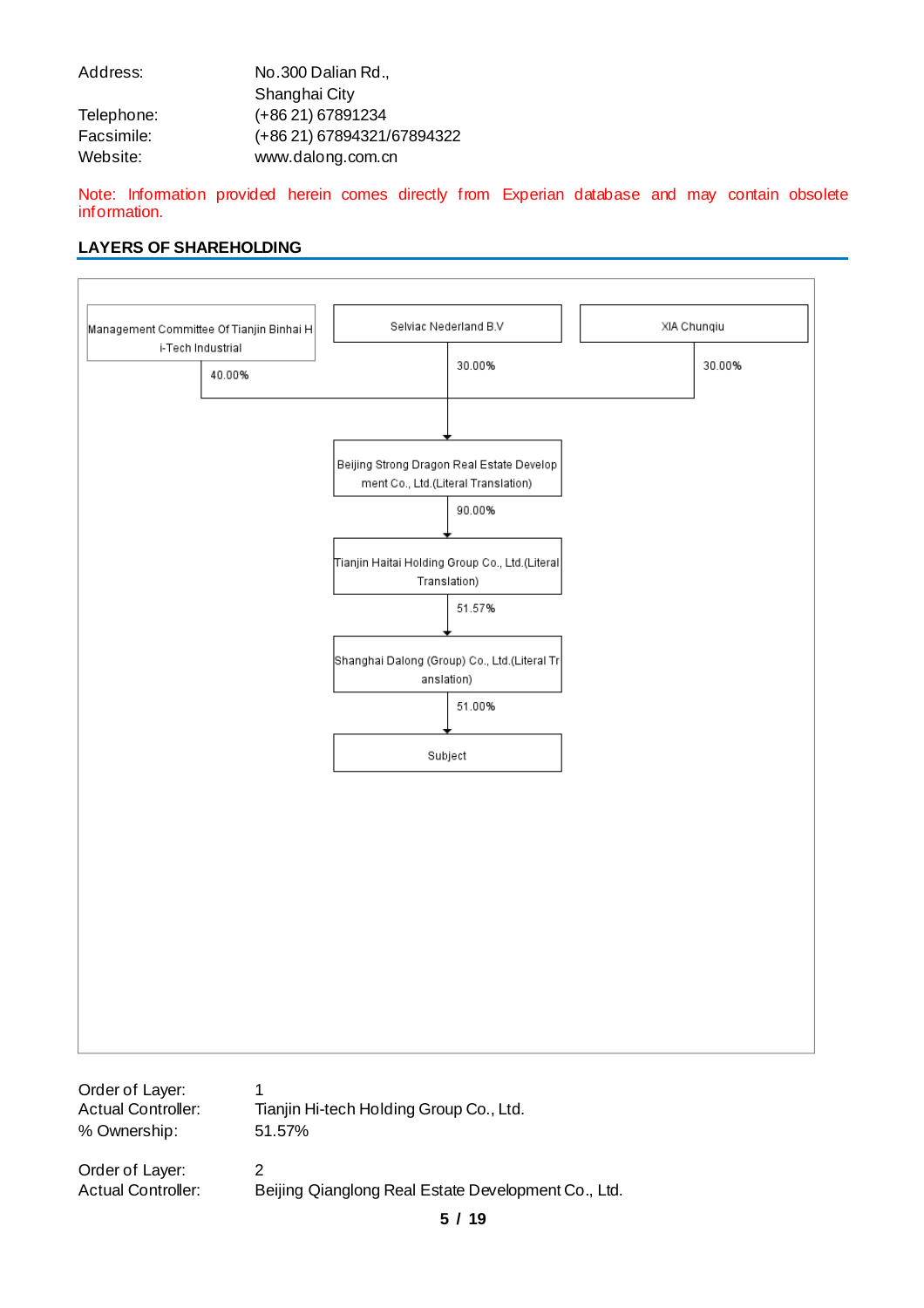| % Ownership:               | 90.00%                                                                    |
|----------------------------|---------------------------------------------------------------------------|
| Order of Layer:            | 3                                                                         |
| <b>Actual Controller:</b>  | Tianjin Binhai Hi-tech Industry Development Area Administration Committee |
| SBD NO.:                   | 0341318229                                                                |
| <b>Registered Capital:</b> | 0                                                                         |
| Debt Issued or Not:        | No                                                                        |
| Listed or Not:             | No                                                                        |
| Address:                   | <b>Tianjin City</b>                                                       |
| % Ownership:               | 40.00%                                                                    |
| Order of Layer:            | 3                                                                         |
| <b>Actual Controller:</b>  | SELVIAC NEDERLAND B.V                                                     |
| Address:                   | <b>British Virgin Islands</b>                                             |
| % Ownership:               | 30.00%                                                                    |
| Order of Layer:            | 3                                                                         |
| <b>Actual Controller:</b>  | <b>XIA Chungiu</b>                                                        |
| Address:                   | Hong Kong                                                                 |
| % Ownership:               | 30.00%                                                                    |

Note: The information above comes directly from Experian database and may contain obsolete information. It is provided herein for reference only.

#### **HISTORY**

| May 1997 | Subject was registered and incorporated.                   |
|----------|------------------------------------------------------------|
| Apr.2014 | Subject increased its registered capital by more than 50%. |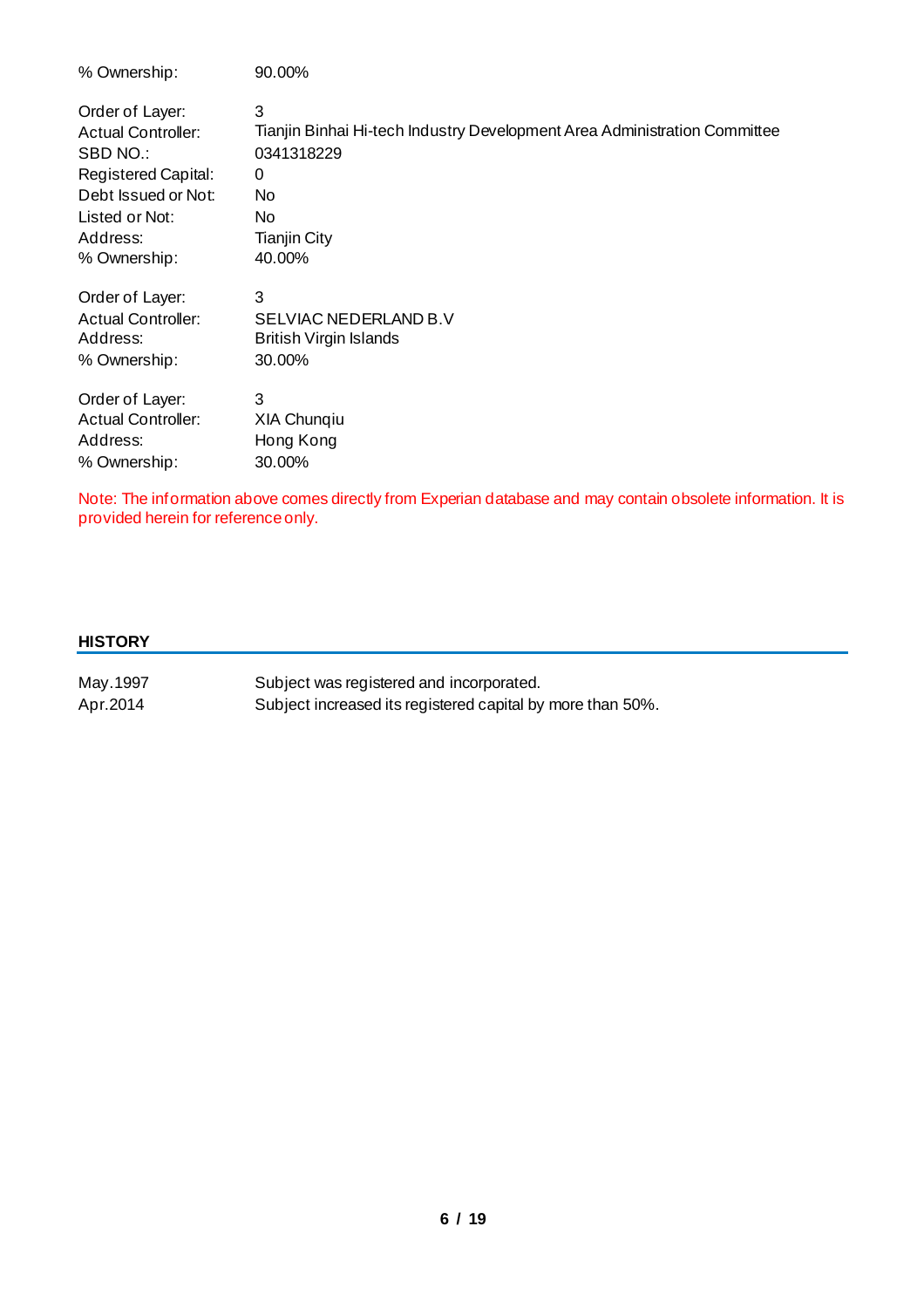#### **MAIN EXECUTIVE(S)**

| Name:                      | WANG Tao                                             |
|----------------------------|------------------------------------------------------|
| Post:                      | Chairman of the Board                                |
| Gender:                    | Male                                                 |
| Date of Birth:             | 1969                                                 |
| Education:                 | Master's degree                                      |
| <b>Working Experience:</b> | Pr                                                   |
|                            | Currently serves as Chairman of the Board of Subject |
|                            |                                                      |

No. of Invested and Appointed 8 Companies:

| <b>Employer</b>                                             | <b>Title</b>              | <b>Establishment</b><br><b>Date</b> | <b>Company Status</b> |
|-------------------------------------------------------------|---------------------------|-------------------------------------|-----------------------|
| Shanghai Dalong Zhiheng Technology<br>Development Co., Ltd. | Chairman of the Board     | Jan. 01, 2013                       | Active                |
| Shanghai Dalong (Group) Co., Ltd.                           | Director                  | May 18, 1997                        | Active                |
| Shanghai XX Co., Ltd.                                       | <b>Executive Director</b> | Apr. 25, 2011                       | Active                |
| Shanghai YY Co., Ltd.                                       | Supervisor                | Aug. 15, 2011                       | Active                |
| Shanghai ZZ Co., Ltd.                                       | General Manager           | Aug. 15, 2011                       | Active                |

Note: The information above comes directly from Experian database and may contain obsolete information. It is provided herein for reference only.

#### **BOARD OF DIRECTORS**

| Name:        | <b>WANG Tao</b>       |
|--------------|-----------------------|
| Post:        | Chairman of the Board |
| Nationality: | China                 |
| Gender:      | Male                  |
| Name:        | LI Jun                |
| Post:        | Director              |
| Nationality: | China                 |
| Gender:      | Male                  |
| Name:        | ZHANG Jiajia          |
| Post:        | Director              |
| Nationality: | China                 |

#### **BOARD OF SUPERVISORS**

| Name:        | LI Genfa   |
|--------------|------------|
| Post:        | Supervisor |
| Nationality: | China      |
| Gender:      | Male       |

#### **EXTERNAL INVESTMENT**

Company Name: Shanghai Dalong Zhiyu Technology Development Co., Ltd.<br>SBD NO.: 0325732319 0325732319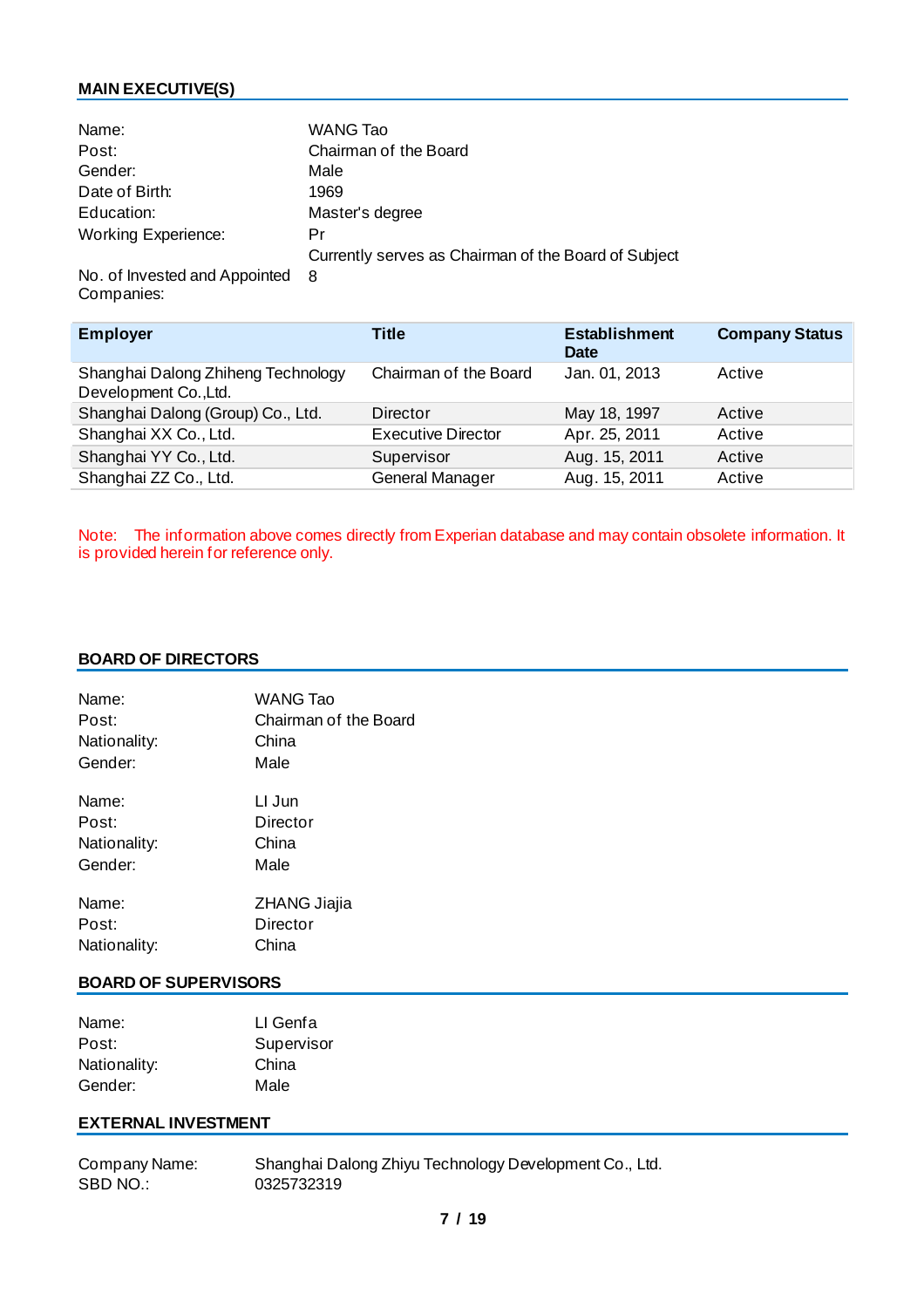% Ownership: 65.00% Address: No.218 Dongfang Rd., Pudong New Area, Shanghai City

Note: As of the completion of this report, a total of XX companies invested by Subject have been found in Experian databases and we provided herein for your reference no more than 5 that have been chosen randomly.

#### **BANKING RELATIONSHIP**

| Account Bank:      | Bank of Shanghai, Xuhui District Sub-branch                                                                            |
|--------------------|------------------------------------------------------------------------------------------------------------------------|
| Account No.:       | XXXXXXXX8090333 (RMB)                                                                                                  |
| Account No.:       | XXXXXXXX8090334 (FC)                                                                                                   |
| Interviewee:       | Miss XU, Service Counter                                                                                               |
| Telephone:         | (+86 21) 56783333                                                                                                      |
|                    | Interviewee's Remarks: Subject does hold accounts with the Bank, and its day-to-day transaction records are<br>normal. |
| Date of Interview: | Jul. 10, 2019                                                                                                          |

#### **NUMBER OF EMPLOYEES**

Total Employees: 60

The information above was confirmed by Subject's staff member in Jul. 2019.

#### **OFFICE FACILITIES**

| Location:            | Suite B, 24F, 88 Hengshan Road, Shanghai City                                      |
|----------------------|------------------------------------------------------------------------------------|
| Area:                | 300 square meters                                                                  |
| Property Ownership:  | Rented                                                                             |
| Traffic Convenience: | Situated in Xujiahui Business Circle, Subject enjoys easy access to major traffic. |

#### **OPERATIONS**

| Main Business:<br>Chinese SIC: | Wholesale and retail of computer equipment<br>5170, Wholesale of mechanical equipment, hardware, electrical and electronic<br>products |
|--------------------------------|----------------------------------------------------------------------------------------------------------------------------------------|
| ISIC:                          | 4650, Wholesale of machinery, equipment and supplies                                                                                   |
| NACE:                          | 46.5, Wholesale of information and communication equipment                                                                             |

Subject is the general agent of Hwuary branded displays in East China. Subject also distributes Hongda branded computer memory, Kunpeng branded hard drives, Quanshun branded CD-ROMs, keyboards, mice, etc. on a commission basis.

#### **TRADEMARKS & PATENTS**

Total No. of Trademarks 2 Registration No. 2345678 2123456 Registration Date **Mar. 28, 2017** Dec. 7, 2016 Trademark Design



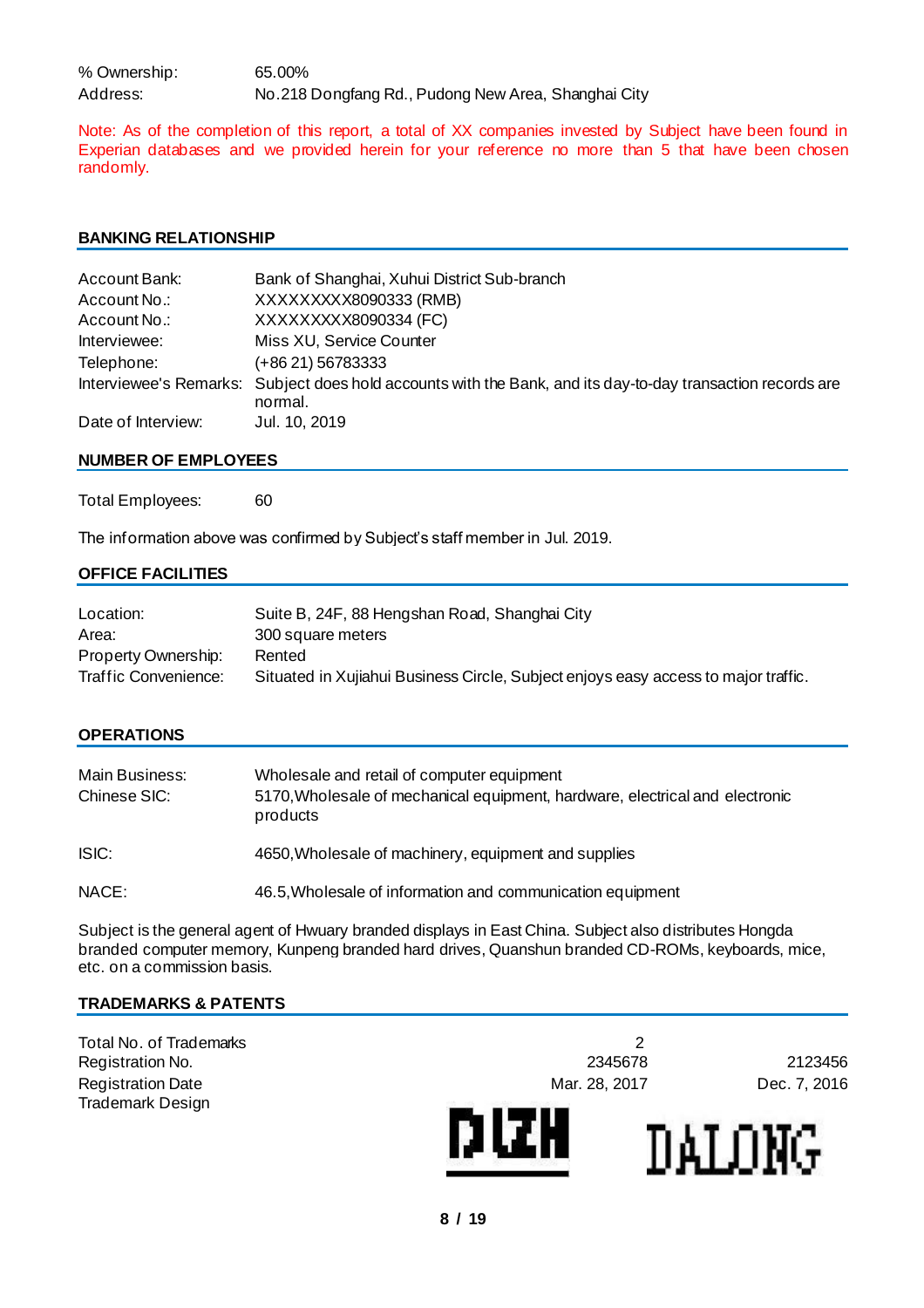#### Note: We provide herein only the three trademarks registered by Subject in the latest five years.

| Patent Type             |    | Invention Patent Utility Model Patent | Design Patent | Total |
|-------------------------|----|---------------------------------------|---------------|-------|
| <b>Total Patents</b>    |    | :C                                    |               | 10    |
| Patents Applied in 2018 |    |                                       |               | 3     |
| Patents Applied in 2017 |    |                                       |               |       |
| Patents Applied in 2016 |    |                                       |               |       |
| Patents Applied in 2015 | -- | --                                    |               |       |
| Patents Applied in 2014 |    |                                       |               |       |

| Patent No.     | <b>Patent Type</b>          | <b>Publication Date</b> |
|----------------|-----------------------------|-------------------------|
| 201910000001.1 | <b>Utility Model Patent</b> | Jul. 15, 2019           |
| 201920000002.1 | <b>Utility Model Patent</b> | Feb. 23, 2019           |
| 201930000003.1 | Design Patent               | Feb. 23, 2019           |
| 201840000004.1 | <b>Utility Model Patent</b> | Mar. 16, 2018           |
| 201750000005.1 | <b>Utility Model Patent</b> | Dec. 15, 2017           |
| 201760000006.2 | Design Patent               | Nov. 18, 2017           |
| 201770000007.1 | Design Patent               | May. 24, 2017           |
| 201680000008.1 | Design Patent               | May. 23, 2016           |
| 201690000009.1 | Design Patent               | May. 23, 2016           |
| 201590000000.2 | Utility Model Patent        | May. 23, 2015           |

Note: We provide in this report only the latest 10 patents whose publication date is within the latest 5 years.

#### **PURCHASING INFORMATION**

| Main Purchases:         | Displays, computer memory, hard drives, CD-ROMs, etc.                                             |
|-------------------------|---------------------------------------------------------------------------------------------------|
| No. of Major Suppliers: | Around 10                                                                                         |
| Major Suppliers:        | Nanjing Hwuary Liquid Crystal Display Technical Co., Ltd., Suzhou Zhongji Electronic<br>Co., Ltd. |
| Main Payment Terms:     | 30-day credit or immediate payment                                                                |

Subject is the general agent of Hwuary brand displays and purchases displays from Nanjing Hwuary Liquid Crystal Display Technical Co., Ltd. directly on 30-day open account.

The information above was confirmed by Subject's staff member in Jul. 2019.

#### **SELLING INFORMATION**

| Domestic:    | 95%                                           |
|--------------|-----------------------------------------------|
| Regions:     | Shanghai and major cities in Jiangsu Province |
| Customers:   | Retailers and individual users                |
| Sales Terms: | 30-day credit or immediate payment            |
| Overseas:    | 5%                                            |
| Regions:     | Hong Kong                                     |
| Customers:   | ABC Ltd.                                      |
| Sales Terms: | L/C                                           |

Subject is planning to reinforce its sales initiatives in medium- and small-sized cities which offer wide sales margins. Currently the competition in large cities of East China is increasingly keen, leading to continually thinning profit margins of relevant products, and this is especially the case with displays Subject currently sells.

The information above was confirmed by Subject's staff member in Jul. 2019.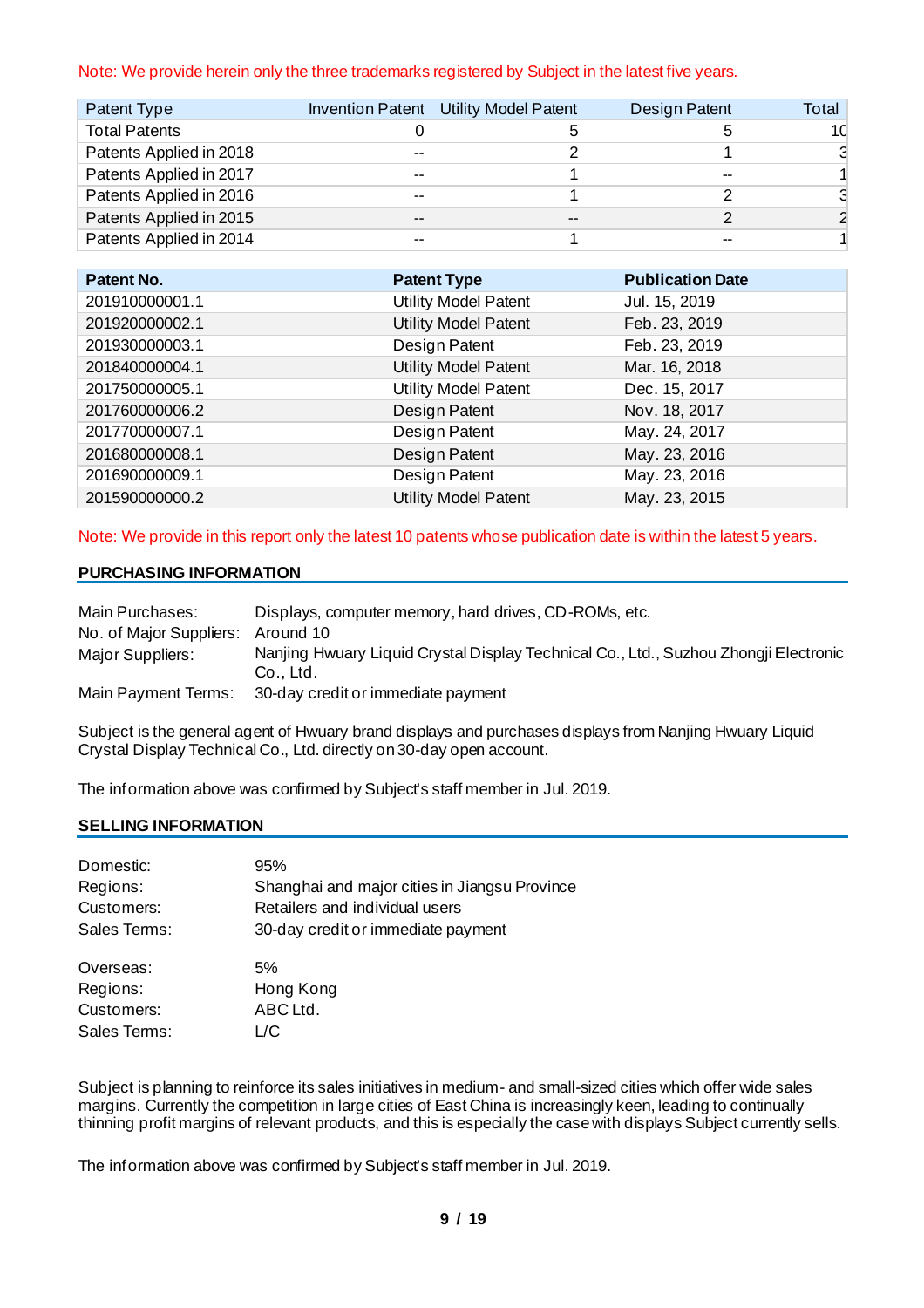#### **IMPORT & EXPORT**

| I/E License:               | Yes                                              |
|----------------------------|--------------------------------------------------|
| File Number:               | [98] WJMGTHZ No.190                              |
| Date of Filing:            | Apr. 29, 1998                                    |
| Filed by:                  | Ministry of Commerce                             |
| Customs' Rating:           | General Certified Enterprise (A) (Dec. 31, 2018) |
| $CR$ No.:                  | 3103911006                                       |
| <b>Clearance Deadline:</b> | Dec. 29, 2025                                    |

#### Notes: Definitions of Customs' Ratings

Advanced Certified Enterprise (AA): Enterprises with excellent credit performances certified by Customs General Certified Enterprise (A): Enterprises with good credit performances General-credit enterprise (B): Enterprises with average credit performance and subject to common management measures

Discredited enterprise: Enterprise with poor credit performance and subject to strict control measures

|                                     | 2018        | 2017        | 2016     |
|-------------------------------------|-------------|-------------|----------|
| Total Imports (Unit: USD<br>10,000  | 600-700     | 90-100      | 0        |
| Total Exports (Unit: USD<br>10,000) | 1,000-2,000 | 1,000-2,000 | $0 - 10$ |

#### **Import Records in 2018(Unit: USD 10,000)**

| <b>Main Import Area(s)</b> | <b>Total Imports</b> |
|----------------------------|----------------------|
| Sweden                     | 80-90                |
| Denmark                    | 50-60                |
| Germany                    | $10-20$              |
| Italy                      | $0 - 10$             |
| Switzerland                | $0 - 10$             |

| <b>HS Code</b> | <b>Main Import Commodities</b>                         | <b>Total Imports</b> |
|----------------|--------------------------------------------------------|----------------------|
| 85322410       | Laminate ceramic dielectric, multi layer<br>capacitors | 60-70                |
| 85411000       | <b>Diodes</b>                                          | 50-60                |
| 85422900       | Other monolithic integrated circuits                   | 50-60                |
| 85423200       | Electronic integrated circuits for memories            | $30 - 40$            |
| 85423900       | Other electronic integrated circuits                   | 20-30                |

#### **Export Records in 2018(Unit: USD 10,000)**

| <b>Main Export Area(s)</b> | <b>Total Exports</b> |
|----------------------------|----------------------|
| Hong Kong                  | 300-400              |
| <b>ROK</b>                 | 200-300              |
| Taiwan                     | 80-90                |
| Malaysia                   | 80-90                |
| Thailand                   | 60-70                |

| <b>HS Code</b> | <b>Main Export Commodities</b>                                                                              | <b>Total Exports</b> |
|----------------|-------------------------------------------------------------------------------------------------------------|----------------------|
| 85322410       | Laminate ceramic dielectric, multi layer<br>capacitors                                                      | 300-400              |
| 85365000       | Other switches for a voltage not exceeding 1000<br>volts                                                    | 100-200              |
| 85411000       | <b>Diodes</b>                                                                                               | $90 - 100$           |
| 85412100       | Transistors, with a dissipation rate of less than 1w,<br>other than photosensitive or light emitting diodes | 80-90                |
| 85412900       | Transistors, with a dissipation rate of 1w or more,                                                         | $50 - 60$            |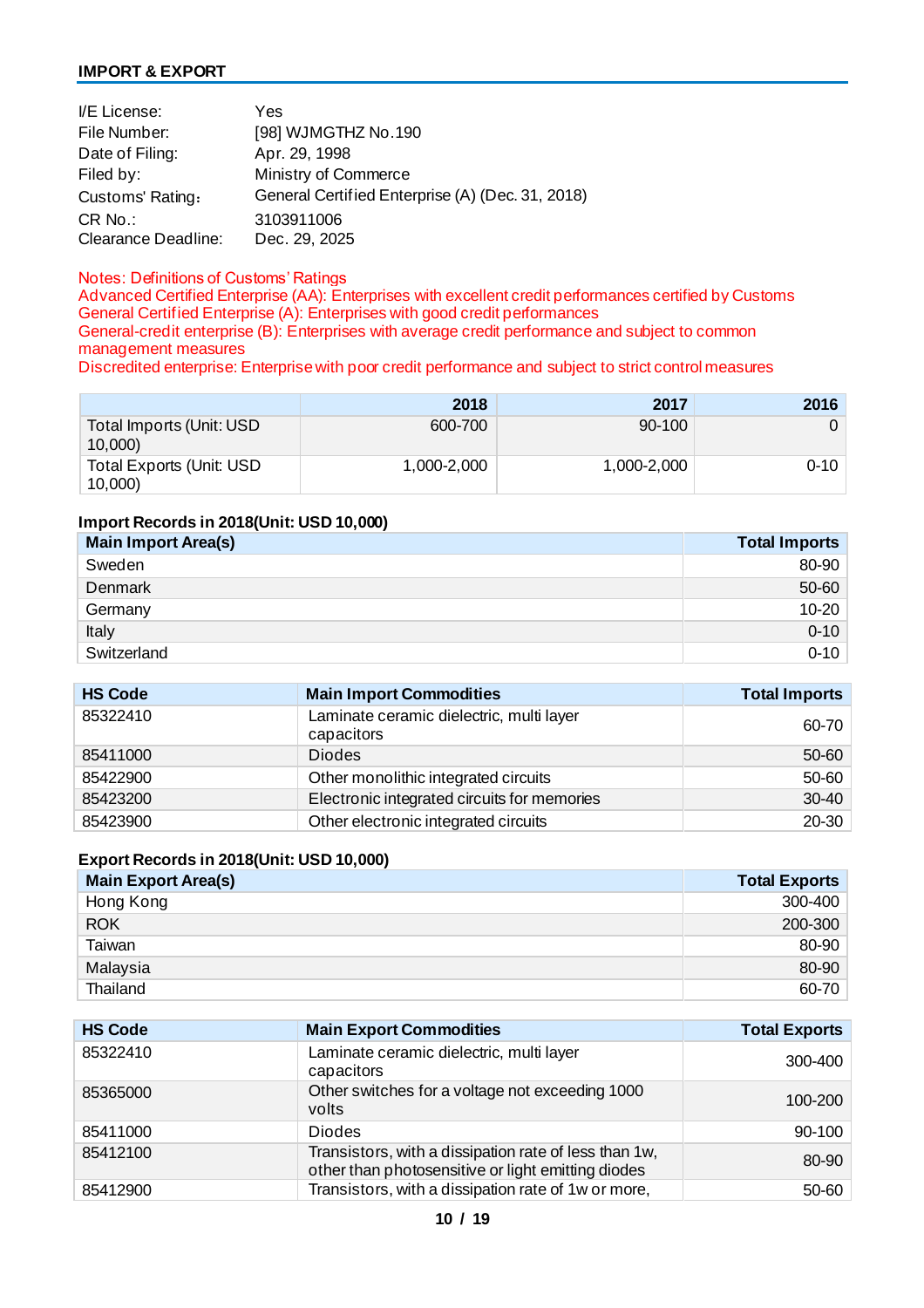| other than photosensitive or light emitting diodes |  |
|----------------------------------------------------|--|
|                                                    |  |

Main Import/Export Area(s) refers to the top five areas by import/export value in descending order. Main Import/Export Commodities refers to the top five commodities by import/export value in descending order.

#### **CREDIT RECORDS**

| Supplier:                    | Nanjing Hwuary Liquid Crystal Display Technical Co., Ltd                |
|------------------------------|-------------------------------------------------------------------------|
| Commodities Supplied:        | Computer displays                                                       |
| Interviewee:                 | Miss YAN                                                                |
| Post:                        | Financial Dept.                                                         |
| Telephone:                   | 025-84556567                                                            |
| Amount:                      | Approx RMB3.5 million per month                                         |
| Cooperation Duration:        | Long-term                                                               |
| Cooperation Terms:           | Monthly settlement                                                      |
| Payment Punctuality:         | Punctual                                                                |
| Interviewee's Remarks:       | Subject is its general agent in East China and has paid punctually.     |
| Date of Interview:           | Jul. 10, 2019                                                           |
|                              |                                                                         |
|                              |                                                                         |
| Supplier:                    | Suzhou Zhongji Electronic Co., Ltd.                                     |
| <b>Commodities Supplied:</b> | Computer mice and hard drives                                           |
| Interviewee:                 | Mr. WANG                                                                |
| Post:                        | Sales Manager                                                           |
| Telephone:                   | 0551-63415399                                                           |
| Amount:                      | Approx RMB1 million per month                                           |
| Cooperation Duration         | Short-term                                                              |
| <b>Cooperation Terms</b>     | 45-day credit                                                           |
| Payment Punctuality:         | Basically in due time                                                   |
| Interviewee's Remarks:       | Subject has paid punctually and is extended a credit period of 45 days. |

#### **MAJOR RANKS**

| Year | Major Rank                              | Place |
|------|-----------------------------------------|-------|
| 2018 | Top 100 Private Enterprises of Shanghai | 89    |
| 2017 | Top 100 Private Enterprises of Shanghai | 97    |

#### **LITIGATION RECORDS**

#### **Details of Enforcement Nonperformance Party**

| Yongxiang County People's Court                                                                                                                                        |
|------------------------------------------------------------------------------------------------------------------------------------------------------------------------|
| (2018) YXZMZ No.0567                                                                                                                                                   |
| SHANGHAI DALONG ZHIHENG TECHNOLOGY DEVELOPMENT CO., LTD.                                                                                                               |
| The amount that should be paid by the party against whom the writ of<br>execution has been issued is RMB8580000.                                                       |
| Totally unperformed                                                                                                                                                    |
| May 17, 2018<br>Violation of properties reporting rules; deliberately defaulting performance of<br>the obligations recognized in valid legal document<br>Mar. 02, 2019 |
|                                                                                                                                                                        |

#### **Details of Party Subject to Enforcement**

2.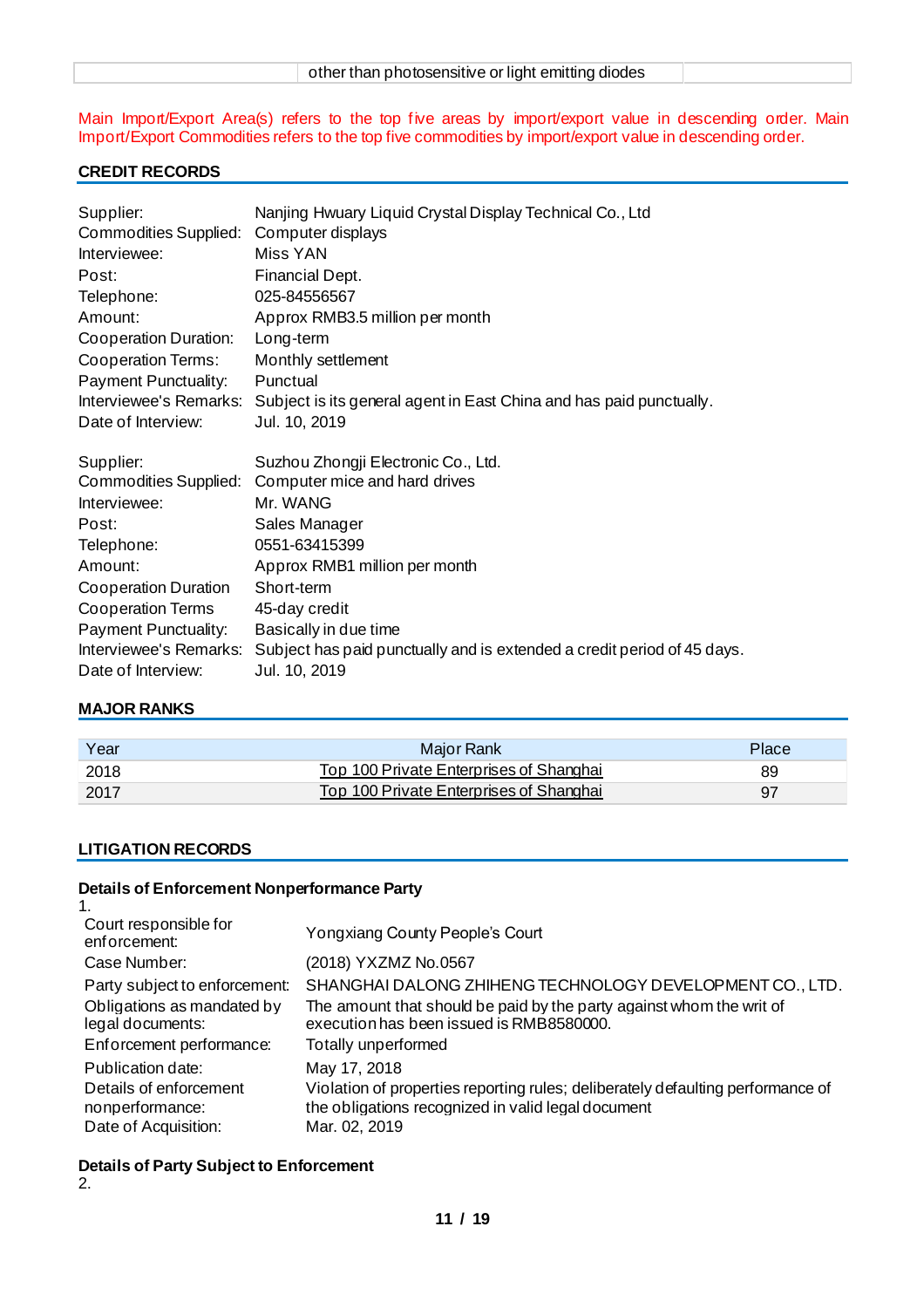| Court responsible for<br>enforcement: | Yongxiang County People's Court                          |
|---------------------------------------|----------------------------------------------------------|
| Case Number:                          | (2018) YXZMZ No.0345                                     |
| Enforcement Applicant:                | LI San                                                   |
| Party subject to enforcement:         | SHANGHAI DALONG ZHIHENG TECHNOLOGY DEVELOPMENT CO., LTD. |
| Subject matter:                       | RMB80000                                                 |
| Case status:                          | Enforcement in progress                                  |
| Case-filing date:                     | Jul. 30, 2018                                            |
| Date of Acquisition:                  | Mar. 02, 2019                                            |

#### **Court Announcements**

| 3.                   |                                                          |
|----------------------|----------------------------------------------------------|
| Source:              | www.hshfy.sh.cn                                          |
| Hearing Court:       | Shanghai Municipal No.1 Intermediate People's Court      |
| Case Number:         | (2017) H0105MC No.00248                                  |
| Case Brief:          | Trademark tort dispute                                   |
| Plaintiff/Appellant: | SHANGHAI DALONG ZHIHENG TECHNOLOGY DEVELOPMENT CO., LTD. |
| Defendant/Appellee:  | WANG San                                                 |
| Date of Hearing:     | Dec. 15, 2017                                            |
| Date of Acquisition: | Mar. 02, 2019                                            |

#### **Court Judgments & Decisions**

| 4.                   |                                                          |
|----------------------|----------------------------------------------------------|
| Source:              | www.hshfy.sh.cn                                          |
| Hearing Court:       | Shanghai Pudong New Area People's Court                  |
| Case Number:         | (2017) PMY (M)CZ No.15487                                |
| Plaintiff/Appellant: | <b>SONG Sanxiong</b>                                     |
| Defendant/Appellee:  | SHANGHAI DALONG ZHIHENG TECHNOLOGY DEVELOPMENT CO., LTD. |
| Date of Hearing:     | Sep. 28, 2017                                            |
| Case Brief:          | Dispute over sale contract                               |
| Date of Acquisition: | Mar. 02, 2019                                            |

In the absence of unitary and all-inclusive litigation databases in Chinese mainland, the litigation records herein may be not up-to-date or some cases have not been published by competent courts yet. The above information is provided for your reference only.

#### **PUBLIC RECORDS**

| <b>Issue Title</b>                                                             | Date of Issue |
|--------------------------------------------------------------------------------|---------------|
| List of Companies with Abnormal Operations (2017) No.5 Issue of Shanghai Xuhui | May 1, 2017   |
| <b>District Office, SAT</b>                                                    |               |

Note: We provide herein litigation records, public rankings and other public records of the latest five years.

#### **MORTGAGE & PLEDGE DETAILS**

| Item Registered                         | <b>Number of Registrations</b> |
|-----------------------------------------|--------------------------------|
| <b>Chattel Mortgage</b>                 |                                |
| <b>Equity Pledge</b>                    |                                |
| Accounts Receivable Pledge              |                                |
| <b>Accounts Receivable Transfer</b>     |                                |
| Lease Registration                      |                                |
| <b>Ownership Retention Registration</b> |                                |
| Deposit Pledge                          |                                |
| <b>Warehouse Receipt Pledge</b>         |                                |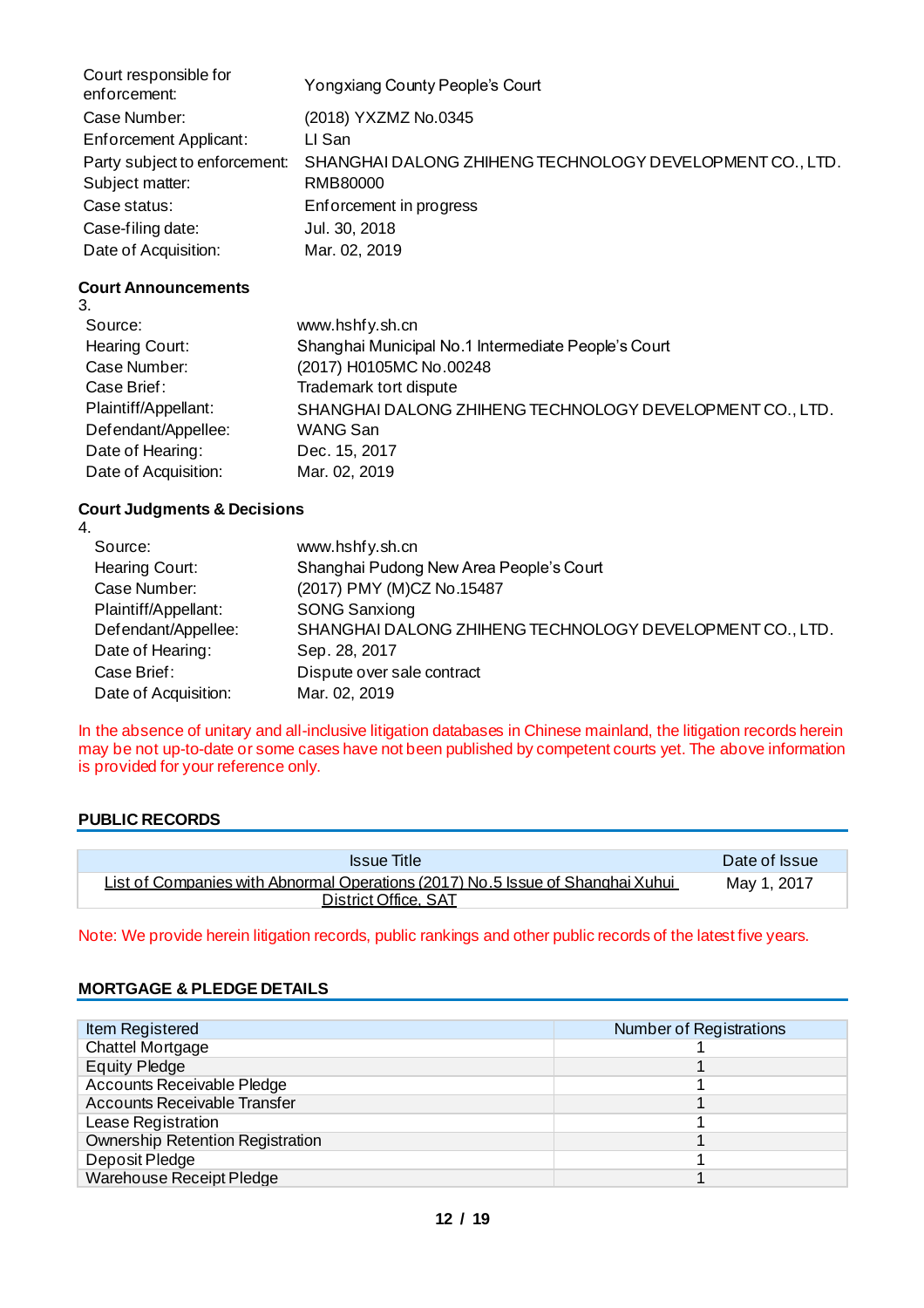| <b>Others</b>                                  |                                                     |                                                                   |
|------------------------------------------------|-----------------------------------------------------|-------------------------------------------------------------------|
| <b>Total</b>                                   |                                                     | 8                                                                 |
| 1.                                             |                                                     |                                                                   |
| Item Registered:                               | <b>Chattel Mortgage</b>                             |                                                                   |
| Type of Secured Debt:                          | Credit/Loan/Trading                                 |                                                                   |
| Date of Registration:                          | Aug. 17, 2019                                       |                                                                   |
| Debt-performance Period:                       | Aug. 17, 2019-Aug. 17, 2020                         |                                                                   |
| Debtor:                                        | LTD.                                                | SHANGHAI DALONG ZHIHENG TECHNOLOGY DEVELOPMENT CO.,               |
| Mortgagee:                                     | Shanghai XX Guarantee Co., Ltd.                     |                                                                   |
| Amount of Secured Debts:                       | CNY3,000,000.00                                     |                                                                   |
| Registry:                                      |                                                     | Shanghai Pudong New Area Administration for Industry and Commerce |
| 2.                                             |                                                     |                                                                   |
| Item Registered:                               | <b>Equity Pledge</b>                                |                                                                   |
| Equity Pledge Registration Date: Aug. 17, 2017 |                                                     |                                                                   |
| Pledger:                                       | Shanghai Dalong (Group) Co., Ltd.                   |                                                                   |
| Pledgee:                                       | Beijing XX Guarantee Co., Ltd.                      |                                                                   |
| Amount of Pledged Equity:                      | CNY1,000,000.00                                     |                                                                   |
| 3.                                             |                                                     |                                                                   |
| Item Registered:                               | Accounts Receivable Pledge                          |                                                                   |
| Type of Registration:                          | Initial Registration                                |                                                                   |
| Date of Registration:                          | Aug. 17, 2018                                       |                                                                   |
| <b>Registration Expiry Date:</b>               | Feb. 08, 2020                                       |                                                                   |
| Pledger:                                       | LTD.                                                | SHANGHAI DALONG ZHIHENG TECHNOLOGY DEVELOPMENT CO.,               |
| Pledgee:                                       | China Construction Bank Corporation Qianhai Branch  |                                                                   |
| Pledge Contract No.:                           | 21000034636468934511                                |                                                                   |
| Value of Pledged Assets:                       | USD10,000,000.00                                    |                                                                   |
| 4.                                             |                                                     |                                                                   |
| Item Registered:                               | <b>Accounts Receivable Transfer</b>                 |                                                                   |
| Type of Registration:                          | <b>Change Registration</b>                          |                                                                   |
| Date of Registration:                          | Aug. 17, 2018                                       |                                                                   |
| <b>Registration Expiry Date:</b>               | Feb. 08, 2020                                       |                                                                   |
| Transferer:                                    |                                                     | SHANGHAI DALONG ZHIHENG TECHNOLOGY DEVELOPMENT CO.,               |
|                                                | LTD.                                                |                                                                   |
| Transferee:                                    | China Construction Bank Corporation Shanghai Branch |                                                                   |
| Principal Contract No.:                        | 21000012345                                         |                                                                   |
| <b>Principal Contract Value:</b>               | USD10,000,000.00                                    |                                                                   |
| Transfer Contract No.:                         | 21000012345-1                                       |                                                                   |
| Value of Transferred Assets:                   | USD10,000,000.00                                    |                                                                   |
| 5.<br>Item Registered:                         | Lease Registration                                  |                                                                   |
| Type of Registration:                          | Initial Registration                                |                                                                   |
| Date of Registration:                          | Sep. 24, 2018                                       |                                                                   |
| <b>Registration Expiry Date:</b>               | Sep. 23, 2020                                       |                                                                   |
|                                                |                                                     | SHANGHAI DALONG ZHIHENG TECHNOLOGY DEVELOPMENT CO.,               |
| Leasee:                                        | LTD.                                                |                                                                   |
| Leaser:                                        | CIT Finance & Leasing Corporation                   |                                                                   |

Lease Contract No.: SH2018092411111 Total Rental: CNY200,000,000.00

6.<br>Item Registered: Type of Registration: Initial Registration Date of Registration: Sep. 24, 2018<br>Registration Expiry Date: Sep. 23, 2020 Registration Expiry Date:

**13 / 19**

**Ownership Retention Registration**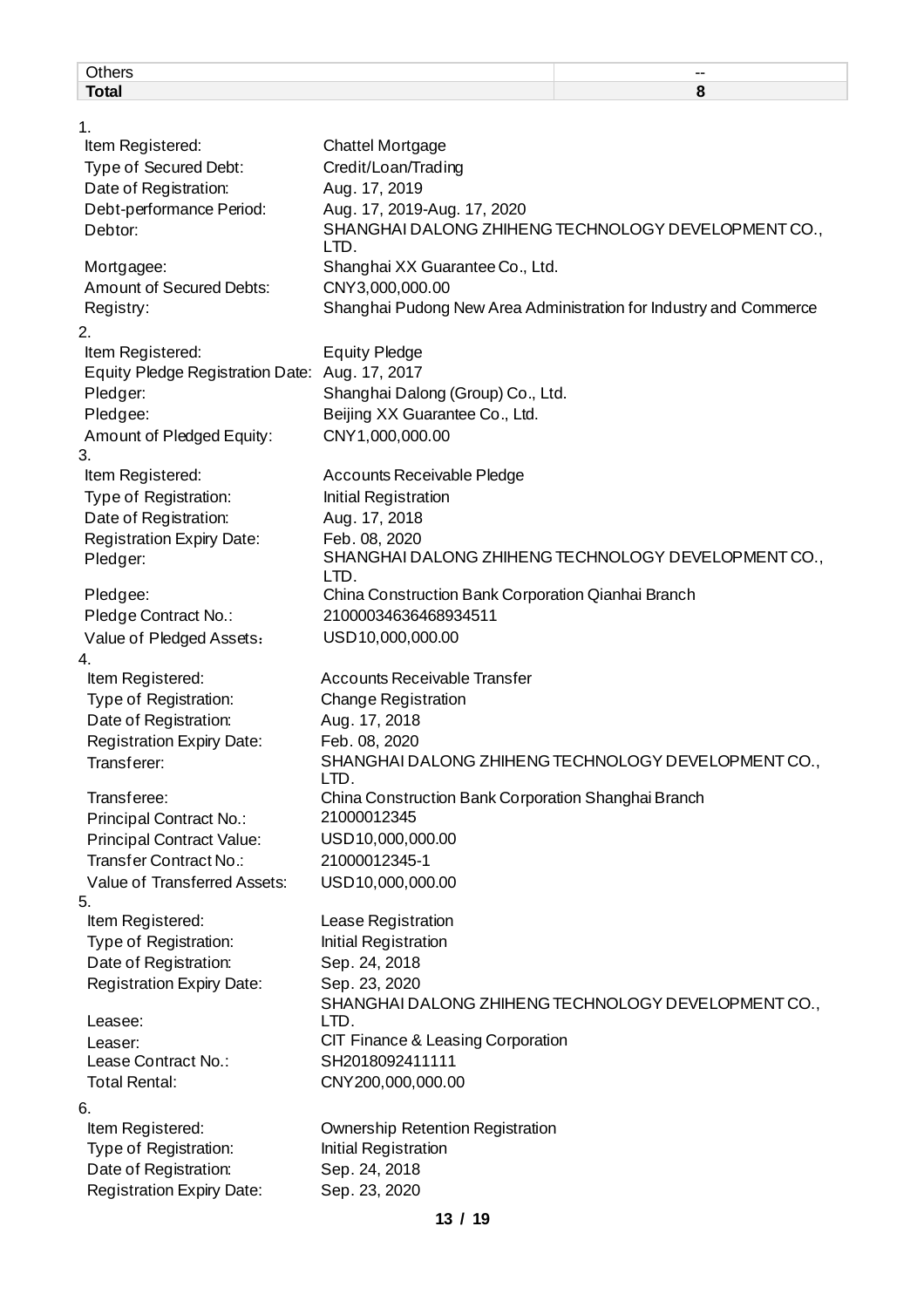| <b>Buyer</b>                         | Shanghai XX Co., Ltd.<br>SHANGHAI DALONG ZHIHENG TECHNOLOGY DEVELOPMENT CO., |
|--------------------------------------|------------------------------------------------------------------------------|
| Seller                               | LTD.                                                                         |
| Debt-performance Period:             | Sep. 24, 2018-Sep. 23, 2020                                                  |
| Transaction Contract No.:            | SH2018000011111                                                              |
| Value of Transacted Assets:          | CNY200,000,000.00                                                            |
| 7.                                   |                                                                              |
| Item Registered:                     | Deposit Pledge                                                               |
| Type of Registration:                | <b>Change Registration</b>                                                   |
| Date of Registration:                | Sep. 11, 2018                                                                |
| <b>Registration Expiry Date:</b>     | Sep. 10, 2020                                                                |
| Pledger:                             | SHANGHAI DALONG ZHIHENG TECHNOLOGY DEVELOPMENT CO.,<br>LTD.                  |
| Pledgee:                             | China Development Bank                                                       |
| Principal Contract No.:              | 3210201801100001000                                                          |
| <b>Principal Contract Value:</b>     | USD100,000,000.00                                                            |
| Deposit Pledge Contract No.:         | 32102018-1                                                                   |
| Deposit Account Name:                | SHANGHAI DALONG ZHIHENG TECHNOLOGY DEVELOPMENT CO.,                          |
|                                      | LTD. (Deposit Account)                                                       |
| 8.                                   |                                                                              |
| Item Registered:                     | <b>Warehouse Receipt Pledge</b>                                              |
| Type of Registration:                | Initial Registration                                                         |
| Date of Registration:                | Sep. 10, 2018                                                                |
| <b>Registration Expiry Date:</b>     | Dec. 10, 2019                                                                |
| Pledger:                             | SHANGHAI DALONG ZHIHENG TECHNOLOGY DEVELOPMENT CO.,<br>LTD.                  |
| Pledgee:                             | Bank of China Limited Shanghai Branch                                        |
| Debt-performance Period:             | Sep. 10, 2018-Dec. 10, 2019                                                  |
| Pledge Contract No.:                 | Shanghai 2018 Z (Pledge) No.0123                                             |
| Value of Pledged Assets:             | CNY50,000,000.00                                                             |
| Warehouse Receipt/Collateral         | HZZJZ No. 2018001                                                            |
| List No.:                            |                                                                              |
| Name or Type of Warehoused<br>Goods: | Iron ores, steel strips and steel bars                                       |

#### **TAXPAYER CREDITWORTHINESS RECORD**

| Year of Rating | Taxpayer ID No. | <b>Taxpayer Credit Rating</b> |
|----------------|-----------------|-------------------------------|
| 2018           | 310100723456868 |                               |
| 2017           | 310100723456868 |                               |
| 2016           | 310100723456868 |                               |

#### **FINANCE**

#### **Balance Sheet ('000):**

|                                               | Dec. 31, 2018 | Dec. 31, 2017<br>(Unconsolidated) (Unconsolidated) |
|-----------------------------------------------|---------------|----------------------------------------------------|
|                                               |               |                                                    |
| <b>TOTAL ASSETS</b>                           | 639.145       | 500,319                                            |
|                                               |               |                                                    |
| <b>TOTAL LIABILITIES</b>                      | 510,998       | 371,902                                            |
| <b>TOTAL SHLDRS' EQUITY</b>                   | 128,147       | 128,417                                            |
| <b>TOTAL LIABILITIES &amp; SHLDRS' EQUITY</b> | 639,145       | 500,319                                            |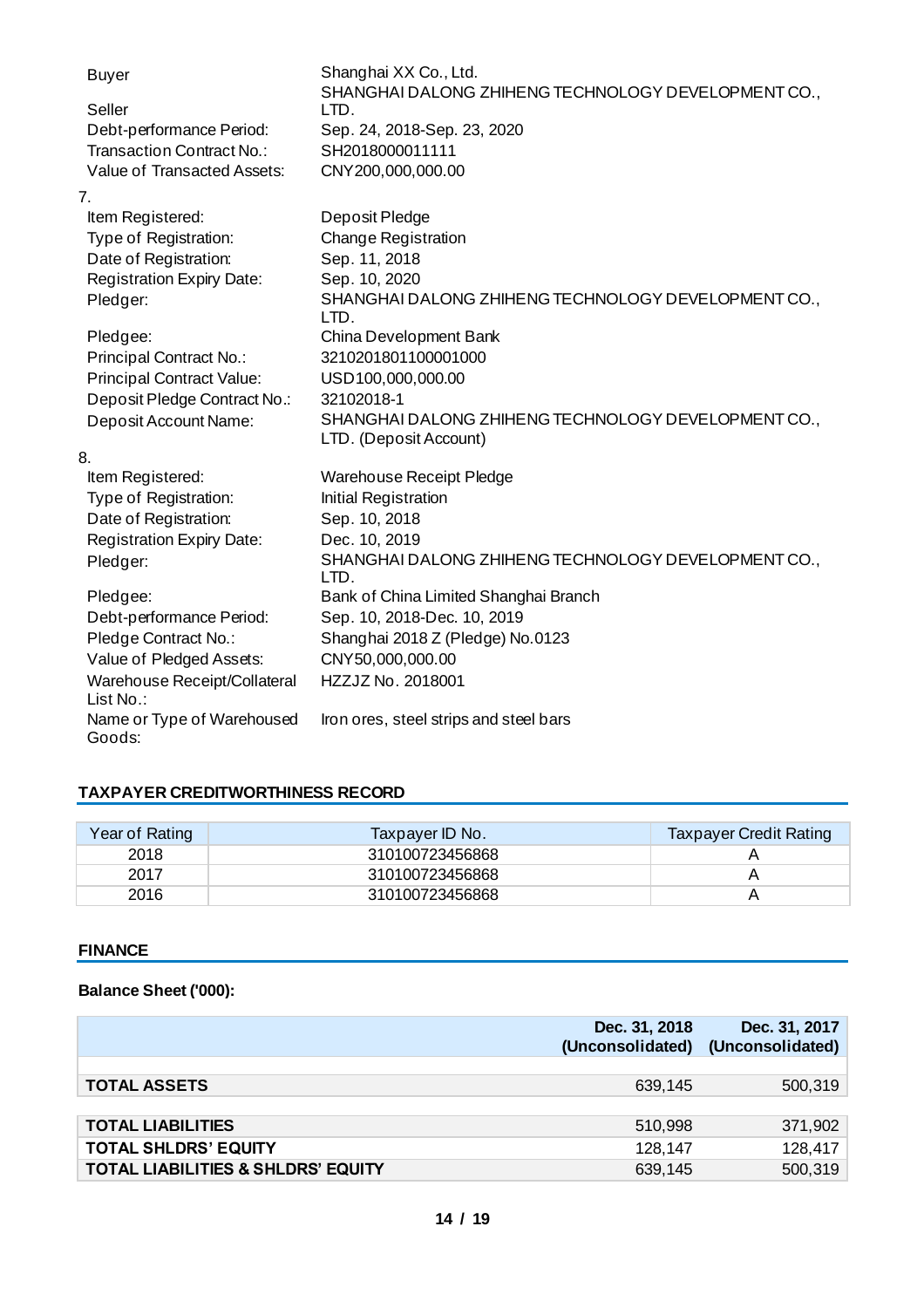|                      | 2018          | 2017          |
|----------------------|---------------|---------------|
| <b>Starting Date</b> | Jan. 01, 2018 | Jan. 01, 2017 |
| <b>Closing Date</b>  | Dec. 31, 2018 | Dec. 31, 2017 |
| <b>Sales</b>         | 1,703,326     | 1,468,603     |
| <b>Total profit</b>  | 22,806        | 36,786        |
| Net profit           | 16,722        | 27,357        |
|                      |               |               |

#### **NOTES TO FINANCE**

Due to lack of clear government policy regarding transparency of enterprise financial information, many financial items might be missing in the above financial statements, causing possible inequality between the sum of the provided items and the provided Total Number.

#### **Change of Key Financials ('000)**

|                            | 2018      | Growth Rate (%) | 2017      |
|----------------------------|-----------|-----------------|-----------|
| Sales                      | 1,703,326 | 15.98           | 1,468,603 |
| Net profit                 | 16,722    | $-38.87$        | 27,357    |
| Total assets               | 639,145   | 27.75           | 500,319   |
| <b>Total liabilities</b>   | 510,998   | 37.40           | 371,902   |
| Total shareholders' equity | 128,147   | $-0.21$         | 128,417   |

#### **Important Ratios:**

| Profitability                | 2018  | Year-on-year<br>Comparison | 2017  |
|------------------------------|-------|----------------------------|-------|
| Return on net assets (%)     | 13.05 |                            | 21.30 |
| Return on total assets (%)   | 2.62  |                            | 5.47  |
| Net profit margin (%)        | 0.98  |                            | 1.86  |
|                              |       |                            |       |
| <b>Efficiency</b>            | 2018  | Year-on-year<br>Comparison | 2017  |
| Turnover of total assets     | 2.67  |                            | 2.94  |
|                              |       |                            |       |
| <b>Solvency</b>              | 2018  | Year-on-year<br>Comparison | 2017  |
| Liabilities/assets ratio (%) | 79.95 |                            | 74.33 |
|                              |       |                            |       |
| <b>Growth</b>                | 2018  | Year-on-year<br>Comparison | 2017  |
| Sales growth (%)             | 15.98 | --                         | --    |
| Total assets growth (%)      | 27.75 | --                         | --    |

#### **INDUSTRY PROFILE**

5170,Wholesale of mechanical equipment, hardware, electrical and electronic products

#### **Industry Definition:**

This industry includes the wholesale and import & export of general-purpose machinery, special-purpose equipment, traffic & transport equipment, electric machinery, hardware & electric products, electric materials, computer equipment, communication equipment, electronic products, meters & instruments and office machinery.

#### **Industry Status & Trend:**

China's macroeconomic fundamentals continued to brighten in 2017 with domestic demand being rallied and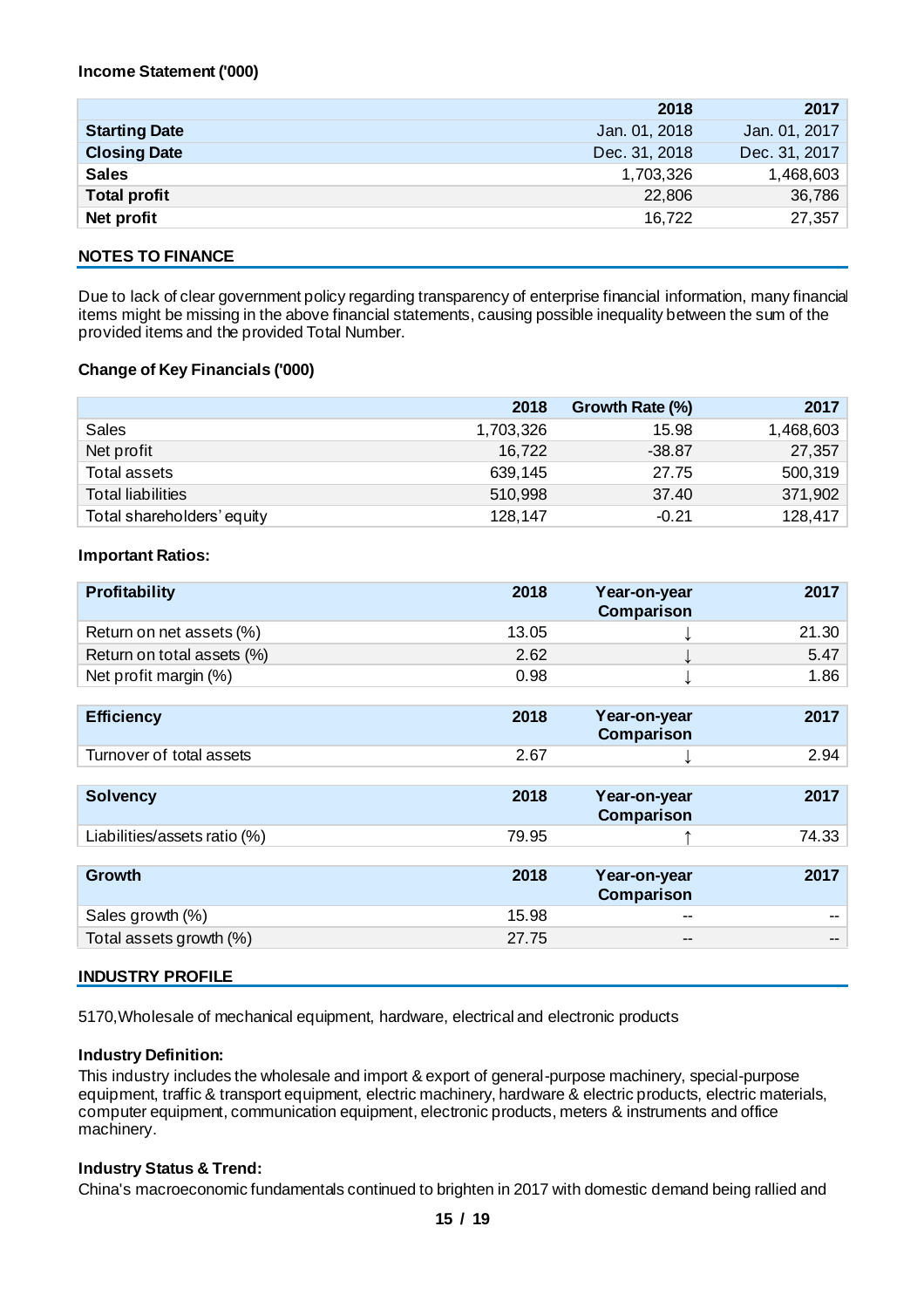external demand recovering gradually, structural adjustment and upgrade initiatives picking up speed, and manufacturing and business environments being improved obviously. This industry has achieved rapid growth and much better export circumstances as well as continuous performance and quality enhancements. The exports of machinery and equipment accumulated to USD383,605,247,000 in 2017, up 11.6% year-on-year. The export value of electronic information products increased by 14.2% year-on-year (a drop of 0.1% in 2016), 3.5 percentage points higher than the growth of export value of statistically significant industries, and accounted for 41.4% of the export value of export value of statistically significant industries. The export value of communications equipment expanded 13.9% year-on-year, and the growth rate picked up 10.5 percentage points as compared with 2016. The export value of computers increased by 9.7% from the year before (a decrease of 5.4% in 2016). The export value of electronic components soared 20.7% year-on-year, and the growth rate quickened 18.1 percentage points from 2016. The export value of electronic devices rose 15.1% year-on-year (a drop of 0.7% in 2016). The import and export value of hardware products totaled USD128.020 billion, up 9.43% year-on-year.

The "13th Five-Year Plan" period is a critical and particular period for the development of the industry as Chinese economy has entered into the period of medium and high growth. With the switching of economic growth mode, this industry will also be faced with more opportunities and challenges. The development pattern of this industry will be inevitably changed against the backdrop of "Internet+".

#### **INDUSTRY FINANCIAL RATIOS**

| 2018Year                                  | <b>Subject</b> | <b>Excellent</b> | Average | Poor     |
|-------------------------------------------|----------------|------------------|---------|----------|
| Return on net assets (%)                  | 13.05          | 18.70            | 5.10    | $-12.30$ |
| Return on total assets (%)                | 2.62           | 9.00             | 5.00    | $-5.00$  |
| Gross profit margin (%)                   | --             | 19.90            | 2.70    | $-0.80$  |
| Turnover of total assets                  | 2.67           | 8.20             | 2.70    | 0.60     |
| Turnover of current assets                | --             | 8.30             | 2.70    | 0.10     |
| Turnover of accounts<br>receivable (days) | --             | 17.06            | 40.45   | 105.88   |
| Liabilities/assets ratio (%)              | 79.95          | 54.00            | 64.00   | 89.00    |
| Current ratio                             | --             | 2.03             | 1.11    | 0.41     |
| Quick ratio                               | --             | 1.27             | 0.70    | 0.26     |
| Sales growth (%)                          | 15.98          | 10.00            | $-0.40$ | $-29.90$ |
| Gross profit growth (%)                   | --             | 14.40            | $-0.60$ | $-28.10$ |
| Total assets growth (%)                   | 27.75          | 9.90             | 2.30    | $-19.50$ |

5170,Wholesale of mechanical equipment, hardware, electrical and electronic products

| 2017Year                                  | <b>Subject</b> | <b>Excellent</b> | Average | Poor     |
|-------------------------------------------|----------------|------------------|---------|----------|
| Return on net assets (%)                  | 21.30          | 18.00            | 4.40    | $-13.00$ |
| Return on total assets (%)                | 5.47           | 6.50             | 2.50    | $-7.50$  |
| Gross profit margin (%)                   | --             | 20.30            | 3.10    | $-0.40$  |
| Turnover of total assets                  | 2.94           | 7.00             | 1.50    | 0.10     |
| Turnover of current assets                | --             | 7.50             | 1.90    | 0.30     |
| Turnover of accounts<br>receivable (days) | --             | 20.11            | 63.16   | 900.00   |
| Liabilities/assets ratio (%)              | 74.33          | 54.50            | 64.50   | 89.50    |
| Current ratio                             | --             | 2.43             | 1.51    | 0.80     |
| Quick ratio                               | --             | 1.52             | 0.94    | 0.50     |
| Sales growth (%)                          | --             | 13.80            | 3.40    | $-26.00$ |
| Gross profit growth (%)                   | --             | 18.00            | 3.00    | $-24.50$ |
| Total assets growth (%)                   |                | 14.10            | 6.20    | $-15.60$ |

\* The above indicators come from industry statistics regularly published by the government.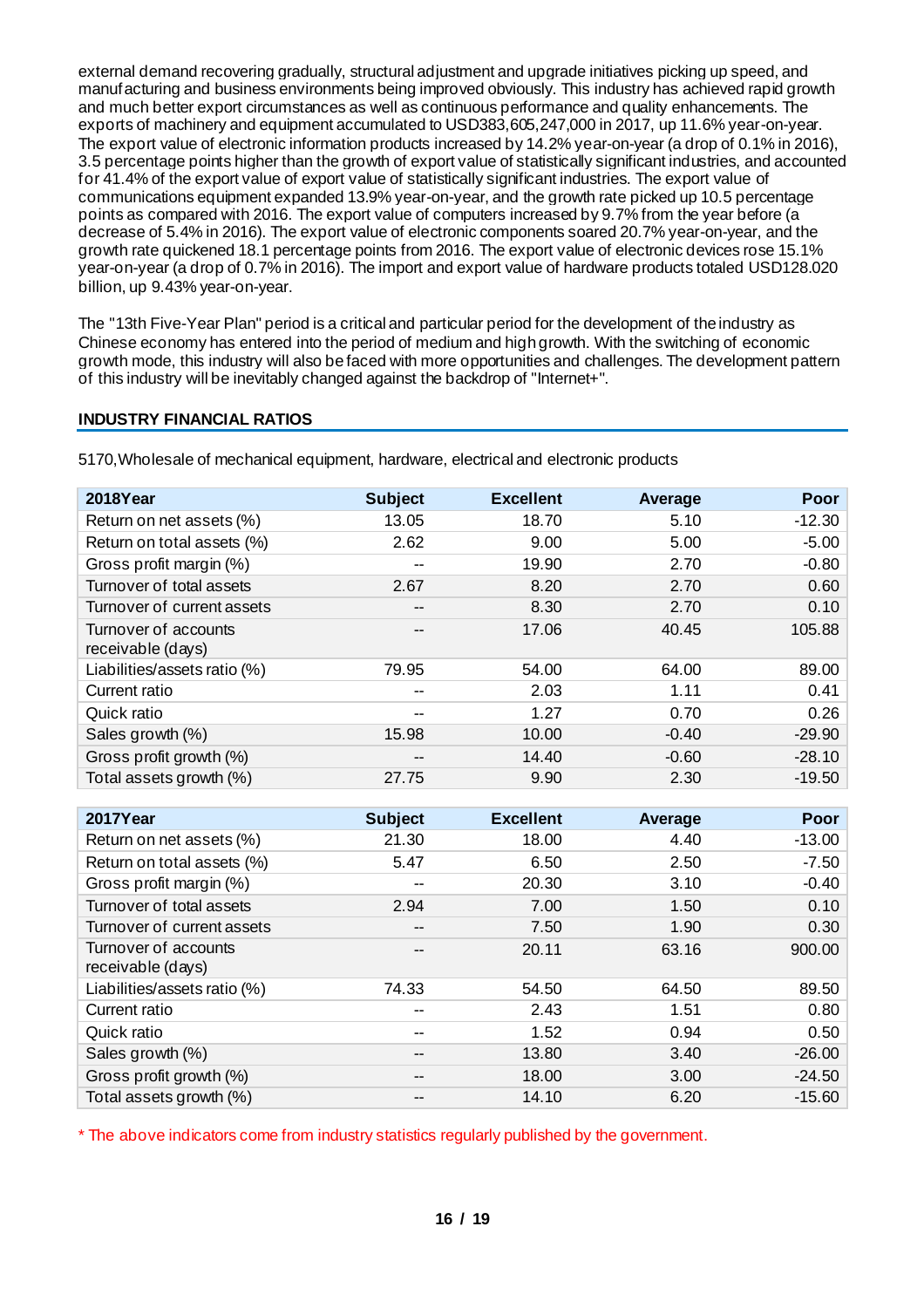5170,Wholesale of mechanical equipment, hardware, electrical and electronic products

Trend of Gross Profit Margin (Average):



Trend of Turnover of Accounts Receivable (Days) (Average):

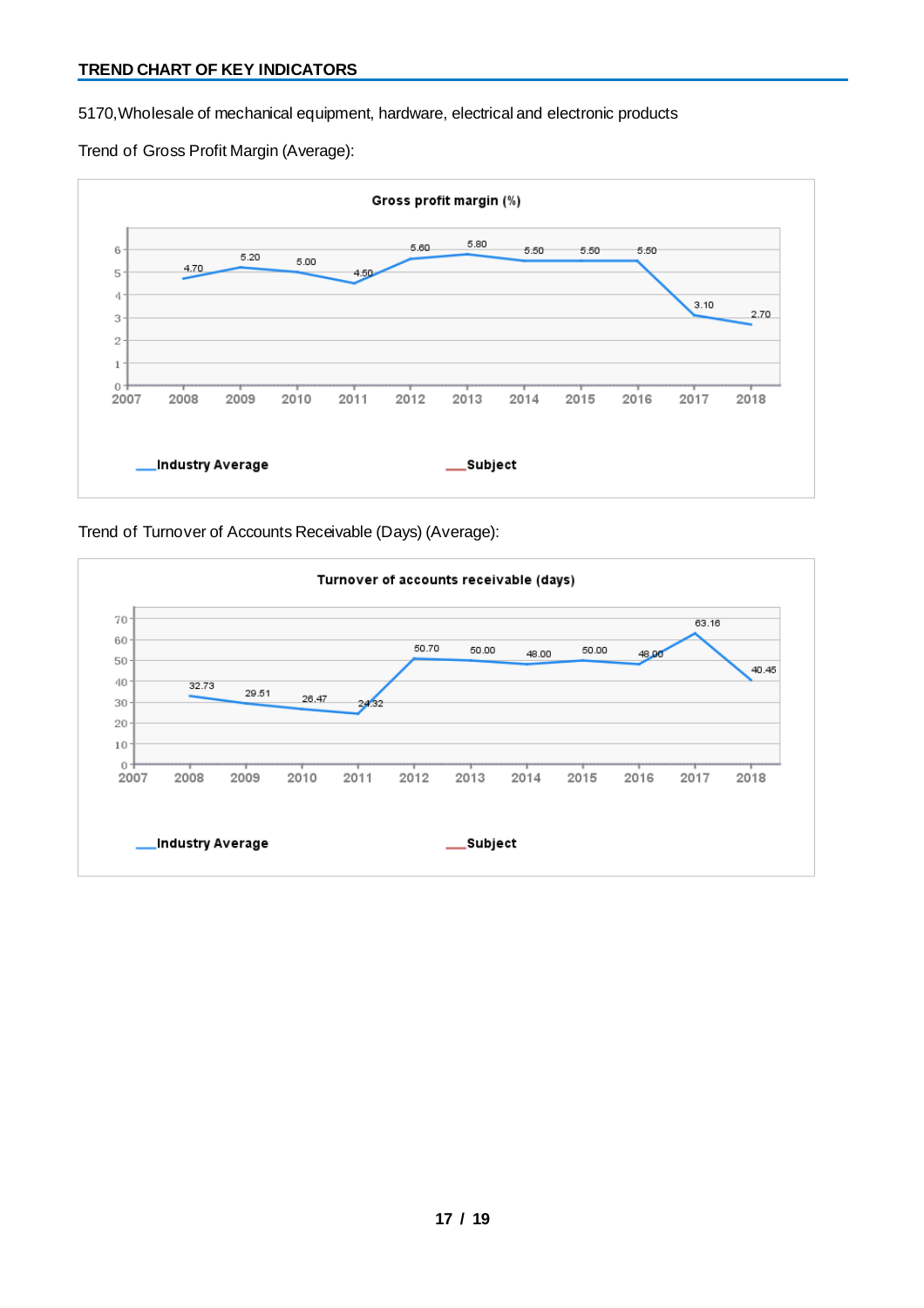

Trend of Sales Growth (Average):



#### **SEARCH RECORDS**

|              | <b>Recent 3 Months</b> | <b>Recent 6 Months</b> | <b>Recent 9 Months</b> | <b>Recent 12 Months</b> |
|--------------|------------------------|------------------------|------------------------|-------------------------|
| Search Count |                        |                        |                        |                         |

Note: The Search Count above is the number of times that the subject company has been searched in Experian databases.

#### **CREDIT RATING**

#### CR3

In assessing credit status of a business, Experian takes into consideration its size, history and background, financials and operations against industry average, credit history, etc. Indications of Experian credit ratings are as follows.

| Rating          | <b>Risk Level</b> | <b>Indications</b>                            |
|-----------------|-------------------|-----------------------------------------------|
| CR <sub>1</sub> | Verv low          | Credit can be extended on very loose terms.   |
| CR <sub>2</sub> | ∟ow               | Credit can be extended on fairly loose terms. |
| CR <sub>3</sub> | Below average     | Credit can be extended on normal terms.       |
|                 |                   |                                               |